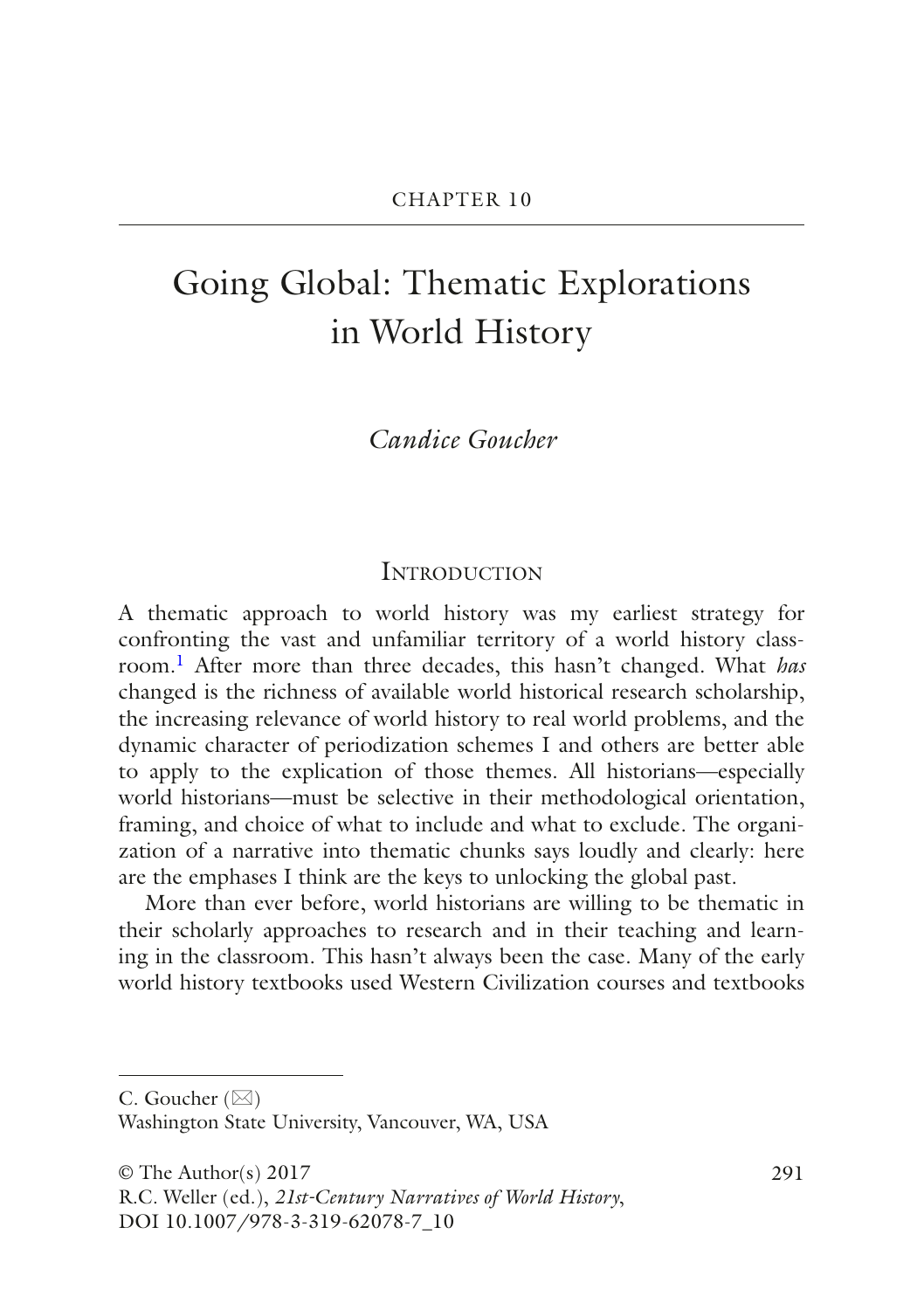as their models. Some of the best-selling textbooks (for example, Bentley et al.) maintained the 'civilizational' approach derived from Western Civilization in their narratives. The results were chronologically weighted towards periodization derived from European history and often used Eurocentric terms (such as Classical Era or Axial Age) or perspectives that effectively marginalized entire continents. In many early synthesizing works, the continental regions of Africa and the Americas were perceived to have been lacking the authenticity of written documentation and so their histories were placed into separate chapters. Unfortunately, many of the European-biased approaches have persisted in the majority of textbooks, despite signifcant changes in the national-level scope of standardized testing in the U.S. that embraced key themes applicable to all parts of the world. One resultant contradiction has been that the issue of Eurocentrism was never fully addressed by the feld of world history.

These and other gradual reforms have systematically de-emphasized mandated content coverage in exchange for an emphasis on historical skills (such as the analysis of documents or material culture and the ability to use a variety of evidence to support arguments). Despite these obstacles, the focus on themes, patterns, and processes has resulted in a more inclusive past beftting a global society. Thematic approaches overall have invited higher order thinking, comparison and synthesis. The shift towards a more thematic spectrum has suited the generalizing trend by reshaping the feld and by incorporating at least some components of world history into general education programs at the tertiary level.

There has been and remains a fairly substantial lack of agreement about what constitutes a 'theme'. Is any subject a potential theme? Some texts have claimed to be thematic, while holding forth little in the way of synthesis or comparison, instead using topics as themes. Selectivity is at the heart of a thematic approach, but often at the cost of narrowing the content. Other scholars have taken singular subjects and made entire 'thematic' monographs of them by excluding everything else. Such approaches have used the theme to dictate the periodization and the content.

Somewhere in between these two strategies, Linda Walton and I have argued elsewhere for the utility of several mega-themes:

Two broad themes can be applied to view the people and events of world history: integration (how the processes of world history have drawn peoples of the world together) and difference (how the patterns of world history also reveal the diversity of the human experience)[.2](#page-23-0)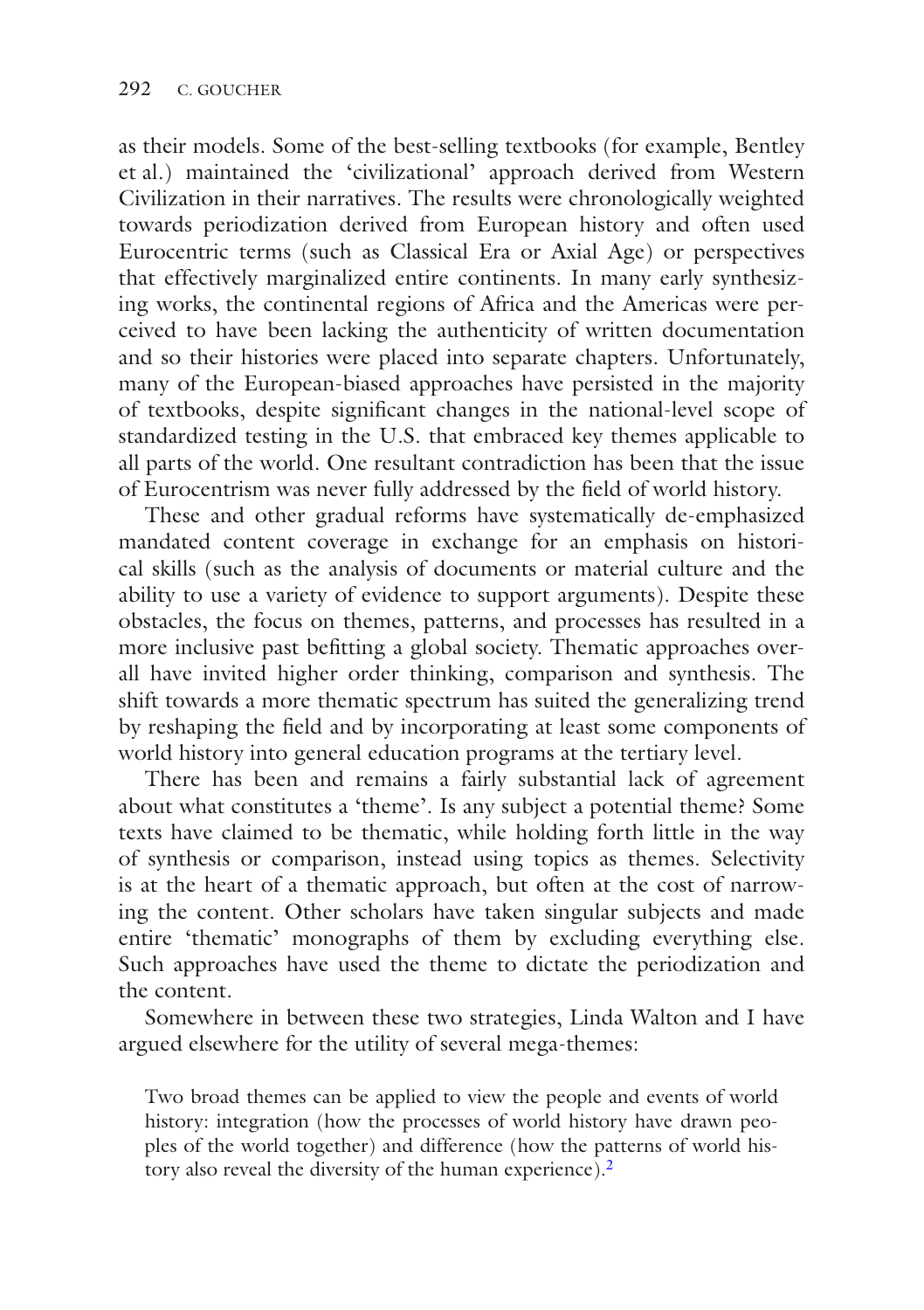In our most recent iteration of a world history textbook, *World History: Journeys from Past to Present* (Routledge, 2013), we introduced the signifcance of each chapter's theme, elucidating how that theme answered specifc questions about our shared human past. These chapter themes were then organized into six parts, each part provoking a broader thematic discussion and helping to build and integrate the larger chronological era. For example, the book's 'Part III: Connections' included three chapters: one on long-distance trade between c. 500 and 1600 CE, another on cultural memory (and transmitting traditions) from the Egyptian pyramids to the printing press and beyond, and another chapter on the commerce and change that created world systems in Afro-Eurasia in the thirteenth century and subsequently in the Atlantic. Chapter timelines introduced the chapter and helped ground the reader in the chronological sequencing of events and places mentioned. Regardless of how we defne 'thematic' issues, the thematic approach has tended to invite opportunities for highly effective iterative learning, often through their periodization's overlapping chronologies. These chronologies spring from the needs of the thematic discussion and their relevance to broader concepts beyond the discipline of history. They also clearly rely on the reconstruction of the past using multiple sources of evidence, from paleontology to archaeology, genetics and linguistics to material culture and written documents.

In the sections below, I have identifed some of the key themes, which I feel generally address questions of increasing complexity and scale in the unfolding of the human past. The themes include: cooking food (and sharing a common human past), the impact of agriculture (and other markers of 'civilization') on building world systems of inequality; how urbanization, beliefs, family, and economic exchanges have gone about shaping modernity through gradual and revolutionary change; and, fnally, resistance and globalization. The periodization of each section's theme overlaps somewhat (perhaps inevitably) with one or more other sections, but generally moves chronologically from past to present through multiple world regions and the structure of a sweeping narrative of more than 40,000 years. It seems impossible to adequately account for human commonalities without extending the span of world history to include what once was called 'prehistory'. For the purposes of this essay, I also have consciously described selected themes using active verbs (cooking, constructing, trading, encountering, etc.) in order to promote the most signifcant advantages of the thematic approach: answering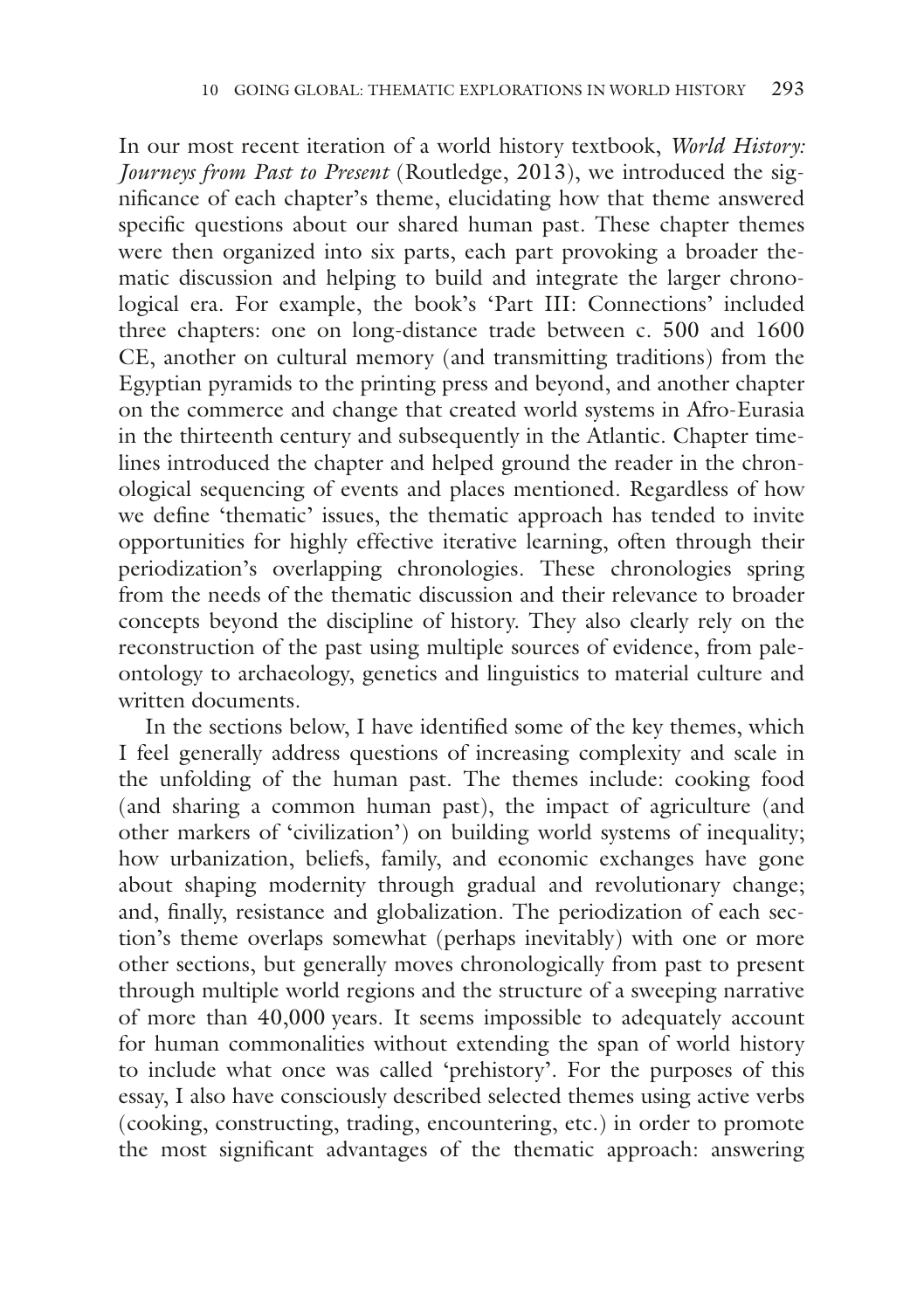what and how the past does come to mean something relevant to the present and identifying the processes (the 'how') of world history in service of the discovery of insights that connect the past and the present.

The most pressing of contemporary problems demand our attention as historians, including the growing gap between the haves and havenots in the world and the planetary fragility wrought by global warming. These are problems about which world history has much to offer as a way to frame our understanding of the present in terms of the past. Perspectives on the past are driven by the selection of themes that are inclusive of both the broader, seemingly more distant societal and institutional issues of confict and disorder, paired against the intimacy of the family's daily life, complexity and inequality, injustice and resistance. This temporal and topical breadth thus moves us between the levels of individual and collective experience, between social history and political or economic history. Throughout the narrative essay, I remind the reader that the individual person experiences world history on a daily basis at the scale of family and household. Yet even the intimacy and familiarity of daily life cannot fully mask the impact of global forces and the mobility of individual and collective lives. Awareness of the pathways by which we have arrived at our twenty-frst-century world seems not only profoundly interesting, but also necessarily critical to fnding sustainable solutions to the problems we face as the current band of humans circling the sun.

Humans were on a pathway towards 'going global' from their earliest appearance on the planet perhaps six million years ago. Their global migrations eventually peopled every continent, from Africa to Eurasia and even across the Pacifc to the Americas. The story of their movements constitutes an amazingly prominent place in world history. While we tend to think of an age of globalization beginning in 1492 CE, or perhaps later with the rise of technologies that enabled regular movements circumnavigating the globe and creating the worldwide web, the entire fabric of the human story was woven globally, one step at a time.

# Going Global: Thematic Explorations in World History

#### *Cooking a Shared Human Past*

Based on molecular and fossil evidence, the divergence of the bipedal (walking upright on two feet) ancestors of humans from most other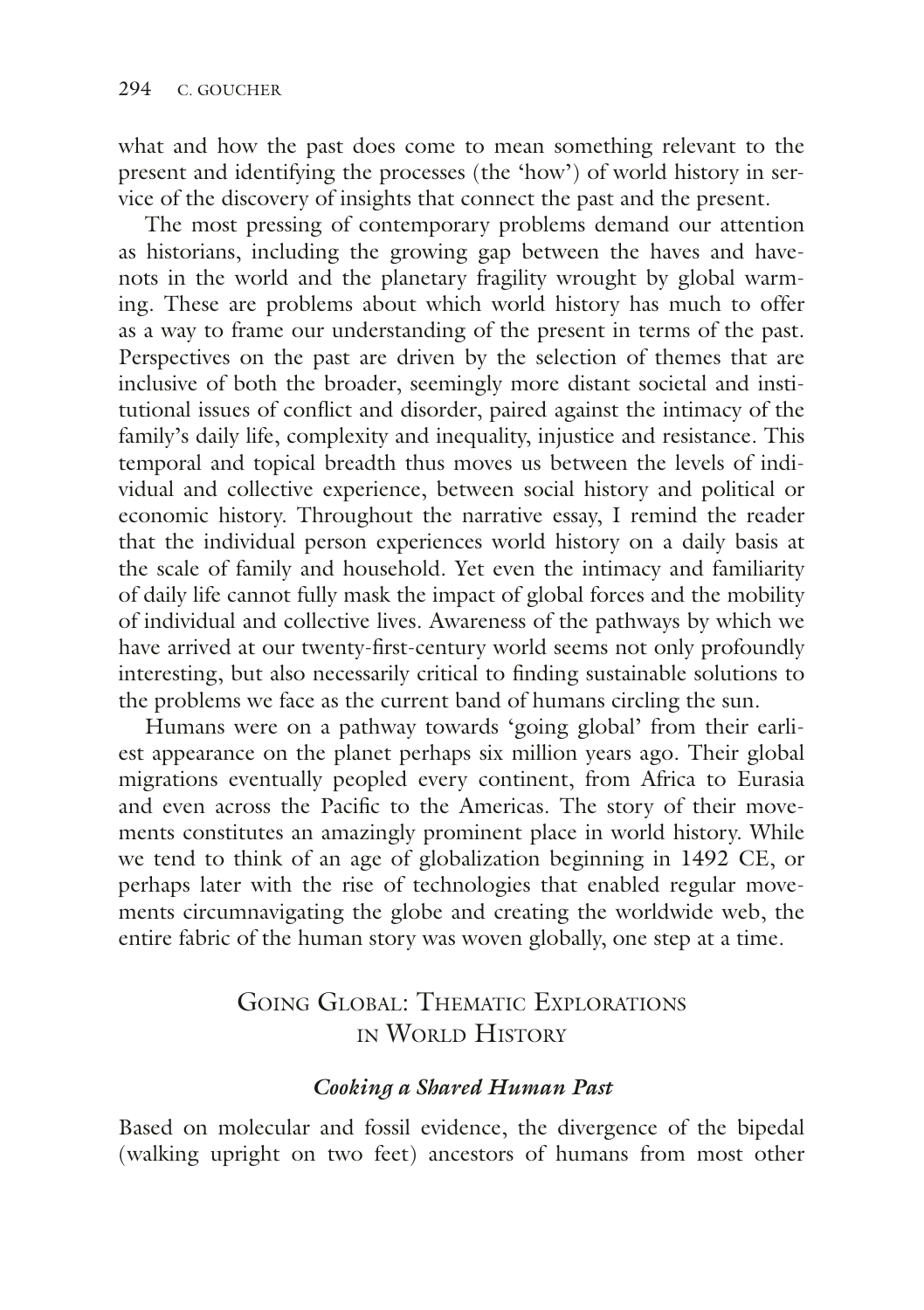mammals took place between fve and seven million years ago. Called 'hominins', these ancestors adapted to tool use and other anatomical specializations that gave them great evolutionary advantages, whether walking across African savannas or living in that continent's forests. The seasonality of their movements and the selectivity of their individual and collective food choices (as plant and meat-eaters) helped create the contours of the human experience.

Among the most important achievements of early human history are those that center around the essential activity that made us human: cooking food. Cooking food likely led to changes in the human diet with huge evolutionary payback. Eventually the cooperative human groups who shared food, developed communication (that is, language), and improved their diets and thus perpetuated planetary dominance by this seemingly simple act. We now know that one of the single most defning characteristics of the human experience is the ability to control and use fre to shape the environment, including foods. Sometime around a million years ago, likely somewhere in southern Africa (perhaps at Wonderwerk Cave) our hominin ancestors first sat down to a homecooked meal; between 125,000 years ago and about 40,000 years ago this became a key and widespread feature of human behavior. Cooking became a means by which humans were able to increase the adaptability and versatility of their diets and other primary aspects of their behavior. From their beginnings in Africa, the human project spread around the globe increasing in scale and degree of successful adaptability to every known environment.

Together with pounding and grinding foods, the specialized techniques of food preparation allowed humans to pre-process their foods and gain extra value (and more efficient energy use) from what they ate. In Chinese, the radical (or root) for 'fre' is the character for cooking, roasting, frying, steaming and so on. Cooking not only amounted to the chemical alteration of foods at their molecular level, making some foods and their nutrients more accessible, it allowed for the removal of unwanted toxins, thus expanding the repertoire of what could be consumed. Eventually this diversity could gain elaborate cultural expression. Amongst many sub-Saharan Africans, foodways presented unique markers of the distinctiveness of specifc ethnic identities as well as the commonality of group social and environmental behavior and interactions. Yet, the cooking hearth was the universal symbol of cultural and social reproduction.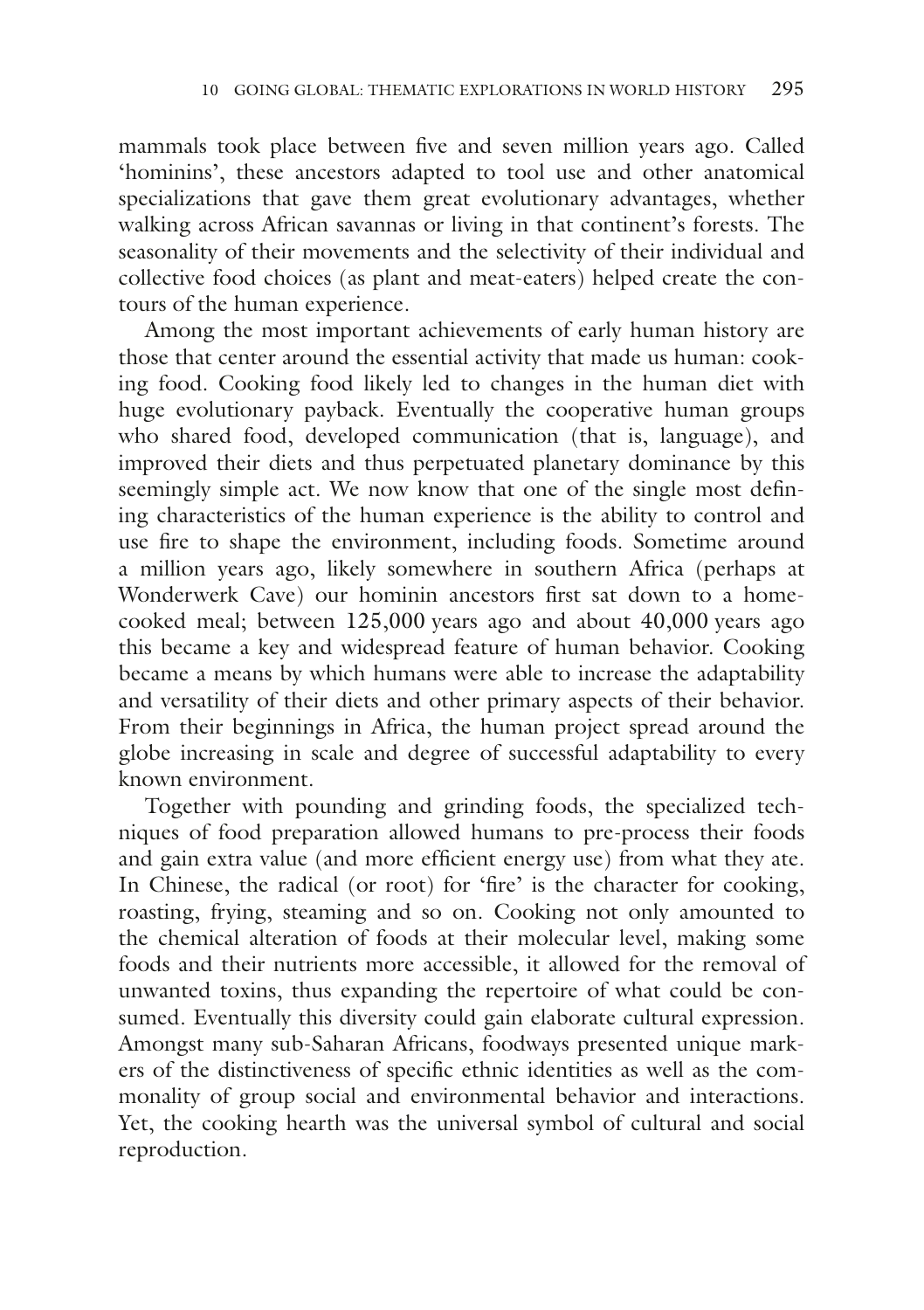Richard Wrangham has argued that the controlled use of fre made us humans into "the creatures of the flame."<sup>3</sup> Cooked food gave humans the advantages of more nutrients, increased proteins, and resultant larger brains and bodies. The tool of fre created a home base in which food consumption could be delayed, food stored and shared. Food sharing likely led to language, social communication, and community-building, and, of course, the transmission of cultural memory across generations. The history of food explains the diversity and commonality of a signature feature of being human.<sup>4</sup> Without home-cooked meals, there would be no world history.

## *Constructing a World with Agriculture*

Foraging, fshing, and hunting lifestyles satisfed human needs for thousands of years from the Pleistocene to our own climatic era (termed the Holocene) beginning around 11,500 years ago. While these millennia of human history relied on the expansive mobility of hunter-gatherers, often in the patterned form of seasonal movements, along with a keen awareness of microenvironments, they shared a remarkably successful subsistence strategy of collecting, hunting, and foraging wild foods. The climatic changes of the Holocene have been marked by a period of dramatic and sometimes abrupt transformations in temperatures and rainfall. A few thousand years after the onset of the Holocene era, food production appeared among societies in Eurasia, Africa, and the Americas, leading some scholars to suggest a causal relationship. Food production included the genetic manipulation of plants and/or animals to make them more productive (and/or pleasing) and dependent on human intervention. This cultivation of crops and herding of animals forever altered the relationship (or ecology) between humans and their environments. Because the reliance on farming changed the populations and landscapes of the planet, its origin is sometimes called the most importance 'event' in world history.

Agriculture supported the expansion of human population from perhaps 6 million at the end of the Pleistocene era to more than 7 billion today. The rise and diffusion of agriculture also afforded opportunities to create settled (sedentary) societies, producing food surpluses with strategies of food sharing and food storage that enabled complex social systems to arise. These agricultural systems were often marked by great inequalities and differential access to food and power. The larger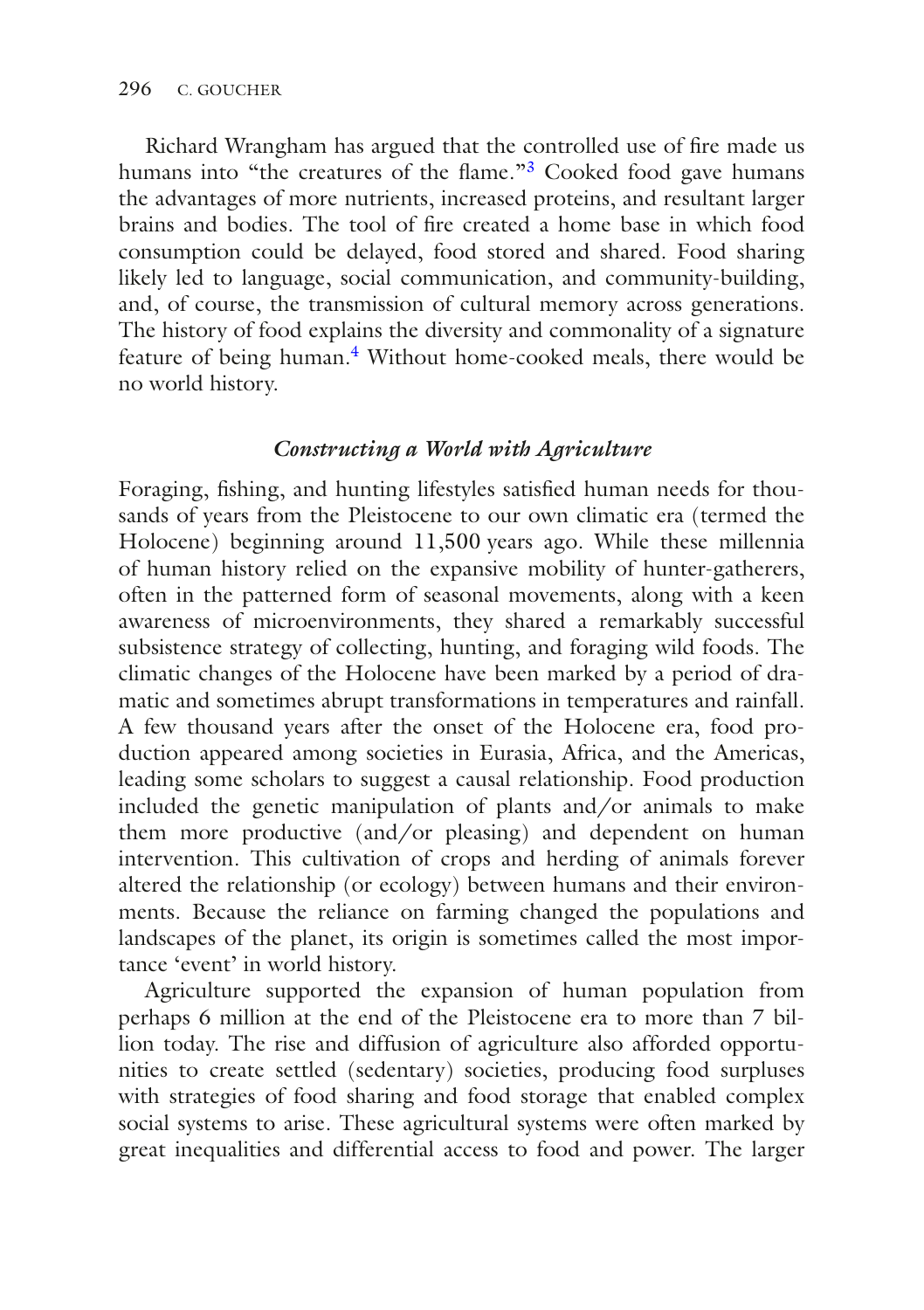and materially complex societies sometimes developed into small villages, larger urban centers, and states. The transition from hunting and gathering to farming was described as revolutionary and termed by the archaeologist Gordon Childe (in 1923) to be a "Neolithic Revolution," assuming that the early origins identifed in southwest Asia spread to other places, with a distinctive material culture package of traits, including domesticated plants and animals, polished stone tools, permanent village settlements of small houses, and eventually pottery. But agriculture also involved individual decision-making.

The early scholarly ideas about the origins of agriculture assumed that the frst farmers held in common an appreciation for the advantages of an agricultural way of life at a time of severe climatic change (the onset of the Holocene). However, this motivation appears unlikely to have been the predominant model and the Holocene is now understood to be a period of overall wetter, not drier conditions, thus dampening the enthusiasm for the theory of environmental determinism. Ethnographic studies of the world's remaining hunter-gatherers and extensive archaeological research in many world regions have complicated the understanding of agricultural origins. A large number of possible mechanisms for inducing humans to engage in agriculture now have been identifed. Rather than an inevitable sequence of intensifed experiments of management that ended in the glory of agriculture, the journeys of hunter-gatherers sometimes rejected or failed to adopt agriculture altogether and sometimes even reverted back to foraging and hunting. The picture of uneven and uncertain change also conveys the importance of a world historical perspective on human decision-making, experimentation, and adaptability.

#### *Marking World Regions of Change*

Archaeological, genetic, and linguistic research provides the primary evidence for understanding the origins of agriculture in a variety of world regions. These regions are delineated from the distribution of the wild cultigens, the crops and animals that humans frst sought to domesticate. Not only river valleys (of the Nile, Huang-He, Niger, Mississippi, or Tigris-Euphrates, for example) were homes to early efforts at food production, although rivers and floodplains often afforded the best opportunities for successful strategies by novice farmers. These environments were just as friendly for the activities of fshing, foraging, and hunting. We now know that the beginnings of agriculture were appearing in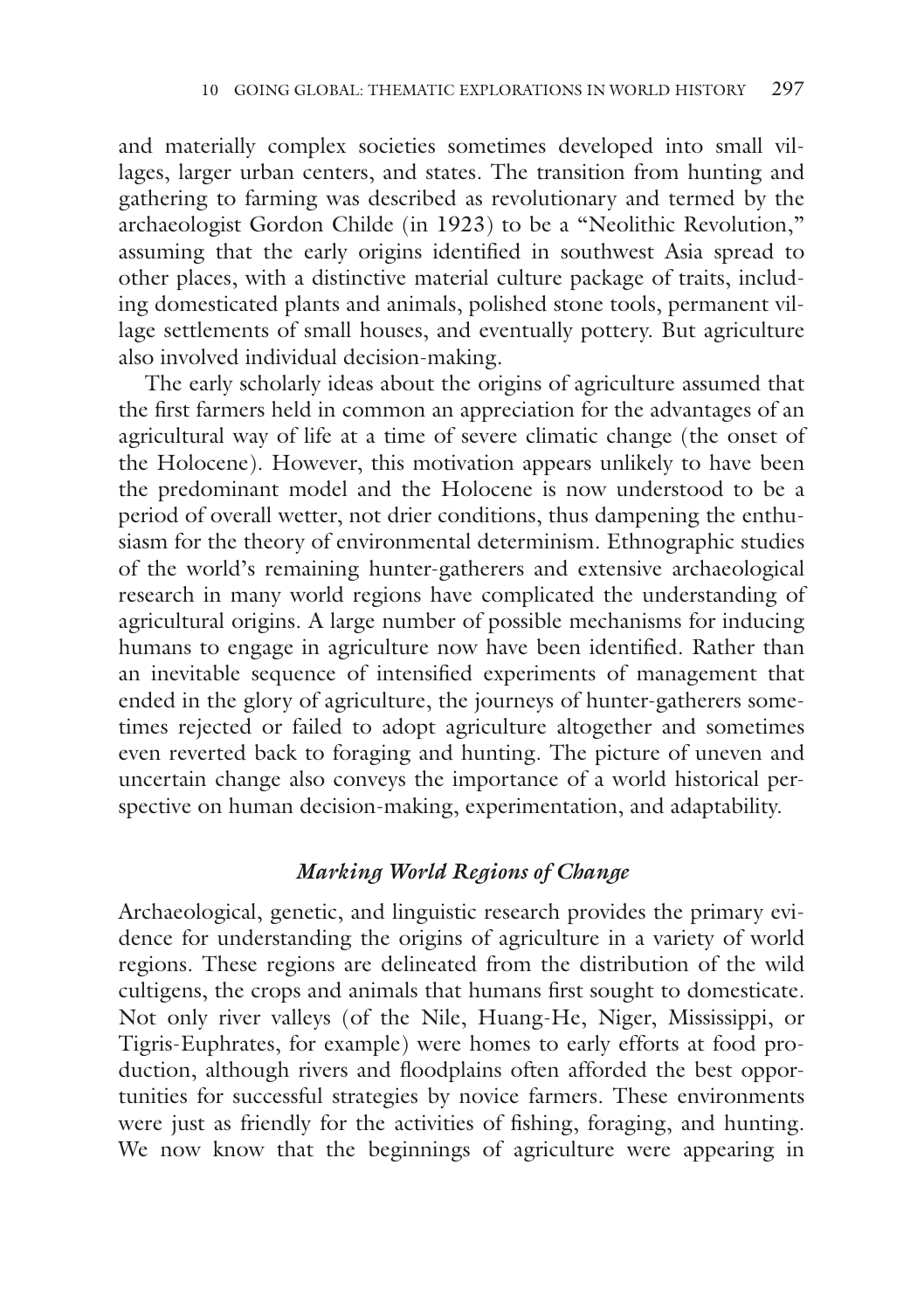various environments, both tropical and temperate, highlands and lowlands, and involved a diversity of crops native to those regions, from bananas, sugarcane, taro and yams in New Guinea to enset in Ethiopia, rice in Asia, potatoes in the Andes, and maize in the Valley of Mexico. Childe had noted the typical pattern of mixed agriculture (farming and herding), with animal husbandry and herding of animals following the domestication of plants. Much more unusual in world history, the frst adoption of livestock-raising strategies in the Nilo-Saharan region of northeast Africa preceded crop cultivation around 9500 BCE. By about 8000 BCE, agricultural villages had emerged in SW Asia. Semi-sedentary sites appeared in the Americas between 7500 and 6000 BCE. By about 500 CE, nearly every world region had found the path to agriculture.

The genetic manipulation of plant and animal populations began to shape the world's many hunters, fshers, and foragers into prolifc food producers. Climate change, population pressure, social competition, and shifts in ideology may have played roles in pulling or pushing populations to adopt or reject food production strategies at various times. Recent research has focused on the processes of intensifcation and transformation on the food strategies of early peoples on every continent, where agriculture eventually enabled increasingly larger and more complex societies to emerge. Agriculture also permanently changed the world's physical environments as farmers deforested felds, moved soils by terracing, damming, and plowing activities, and genetically altered species. World historical perspectives have utilized both global and local research strategies to reveal the patterns supported by archaeological, genetic, and linguistic evidence[.5](#page-23-0)

# *Digging up Agricultural Origins[6](#page-23-0)*

Three specifc case studies of agricultural origins explore the dynamic state of current research and suggest something of the range of responses to the theme's question: What was the origin and impact of agriculture? These relate to Brześć Kujawski (Europe), Tichitt (Mauretania), and Kuk (New Guinea). Excavated by Peter Bogucki and Ryszard Grygiel, the site of Brześć Kujawski (in Poland) reveals how pioneer farmers struggled in everyday life. Alasdair Whittle's extraordinarily rich and imaginative work integrating this and other sites in Europe provides a surprising trajectory that suggests that the narrative of the Neolithic is not a steady development of a world with agriculture.[7](#page-23-0) Agriculture is introduced to Europe from the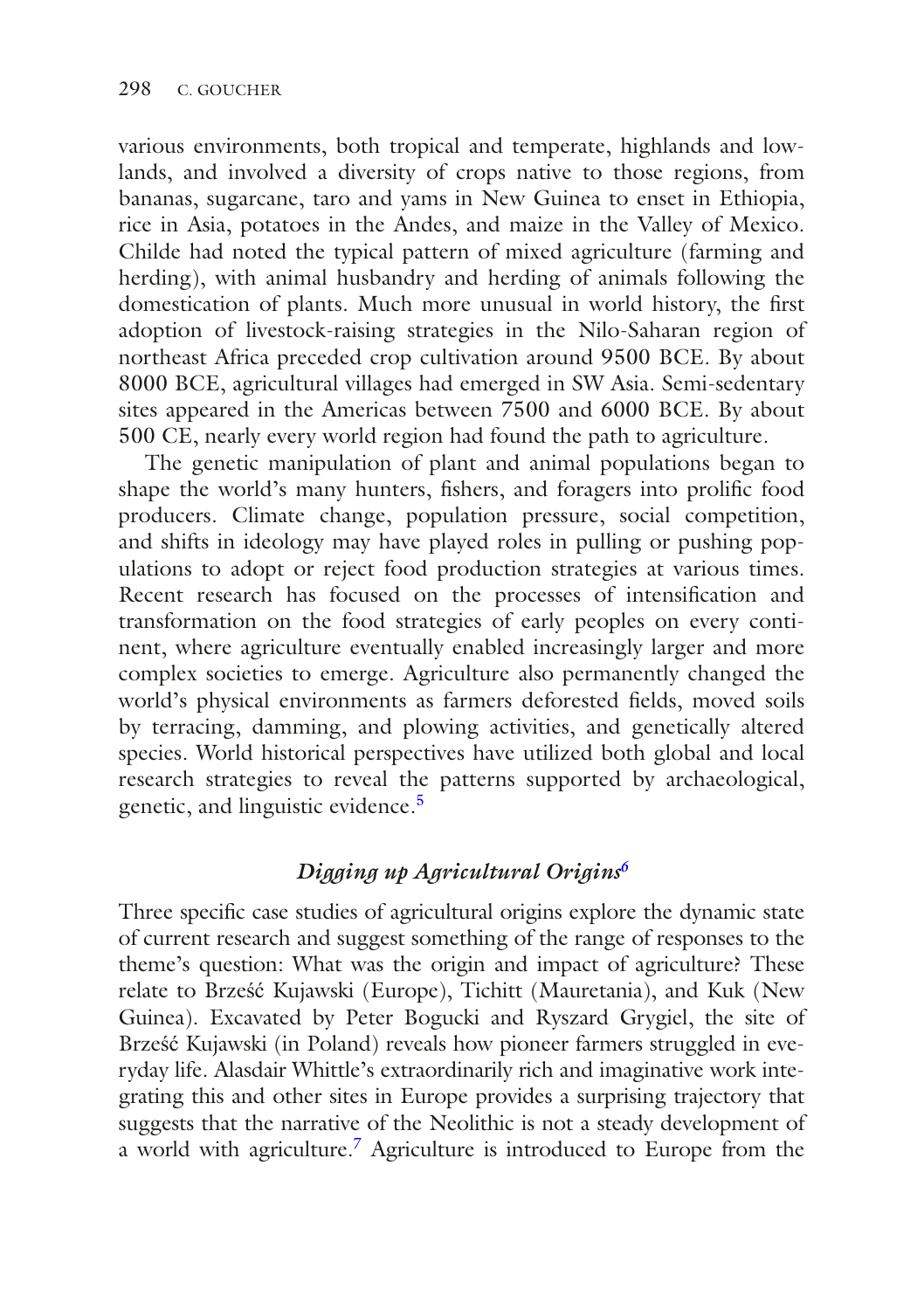7th millennium BCE on, and DNA evidence favors a model that emphasizes the role that outsiders played in introducing the cultivation of cereals and husbandry of cattle, sheep, and goats. The consequences are varied in this transitional period and include intensive, small gardens, increasing signs of community life, and worldviews marked by a preoccupation with investment in the future. Yet there seems to be no signs of control ever the means of production by a few and no marked increase in social inequality, unlike the patterns from almost every other part of the world.

The site of Dhar Tichitt in the West African Sahel is one of the continent's earliest complex societies.<sup>8</sup> Evidence from the pearl millet grain impressions on the bottoms of local potsherds allowed archaeologists to follow the trail of mobile herders and hunter-gatherers to sedentary farmers across the centuries between 1900 and 100 BCE. Again, major socioeconomic changes were not instantaneous. Yet eventually, the Tichitt farming diaspora appears to have persisted, creating in the Middle Niger the foundations for urbanism and empire building at Ghana and Mali. The paucity of archaeological work here compared to the Nile suggests that critical historical gaps (including the chronological gap of more than seven millennia between Nilo-Saharan and Cushitic farmers and the Tichitt settlements) will be slow in being back-flled.

Finally, the swamps of New Guinea provide equally surprising evidence of the independent development of agriculture in a place that qualifes for least likely to produce the stereotypical 'rise of civilization'. At the site of Kuk, early farmers manipulated and cleared the local wetlands for their farms, probably before 7000 BCE and possibly as early as 10,000 BCE, although the earliest interpretations of the transition between the Pleistocene and Holocene are still tenuous and ambiguous[.9](#page-23-0) This was vegetative propagation not seed dispersal and it was smallscale farming which is usually impossible to identify in the archaeological record. Using mounds and ditches, Kuk farmers cultivated bananas, taro, and yams and created new environments through their management of the landscape. Eventually they added the sweet potato and the pig to their food production strategies, emphasizing the interregional connections that have been at play for millennia.

#### *Finding Food, Power and Inequality*

Occasionally agriculture did not seem to result in accentuated differences in access to food or power, as in the reconstructed village life of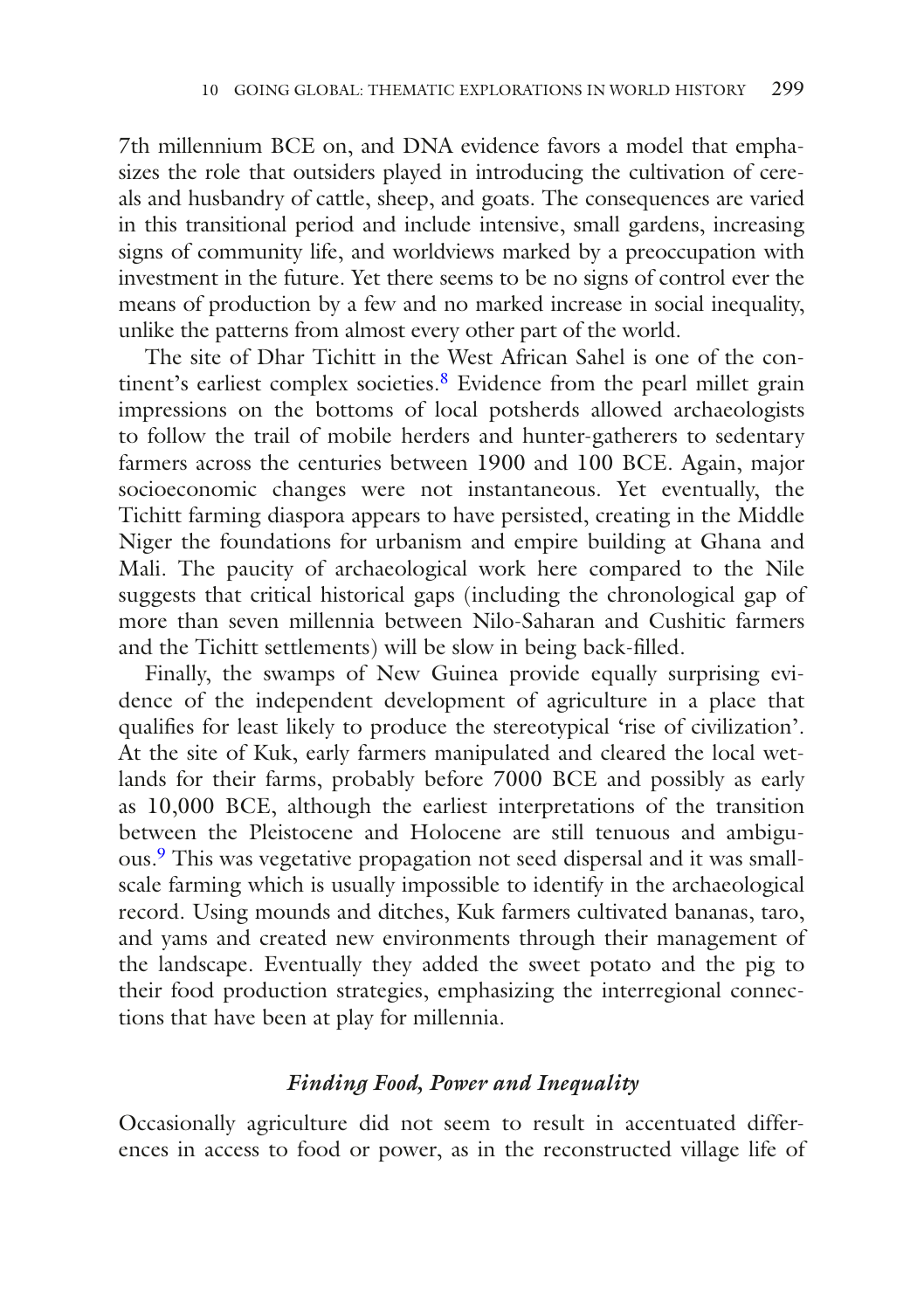relative equality at the site of Brześć Kujawski described above. Among the more disturbing world patterns related to the adoption of agriculture is the nearly universal propensity for the new food-producing societies to generate social inequality amidst the dramatic environmental changes they wrought. The common changes involved larger populations achieving greater cultural and social complexity. Food producers relied heavily on new forms of technology for lifting water, moving soil, and clearing forests. This began a long history of interrelated forces for innovation, destruction, and expansion.

The mechanics of food production also paralleled the rise of urbanism, social complexity, and increasing inequality. The capacity to feed larger groups of people provided the means to lubricate and nurture political and social control. These increasingly hierarchical structures began to build intertwined state and food systems through networks of appropriation. Expansive trade allowed individuals and groups to control resources via mechanisms that included enhanced food preservation and storage and the enactment of laws and regulations. The complex social structures were everywhere constructed on the foundational control over food supplies. Cultural interactions relied on shared rituals of drinking and feasting, as well as ideologies of power and control over the redistribution of food. Around the world, farmers and herders built many versions of the complex systems that ultimately created competing, but enduring categories: the political and religious elites and the ordinary laborers, the haves and the have-nots.

# *Living in a Material World: Urbanization*

While the world historical narrative recounted above suggests the trajectory of increasing population and community size—from Jericho to Tenochtitlan, this story of the past and its emphasis on urban life can be misleading. Until the twenty-frst century, most of the world's peoples did not live in cities. Cities have captured the attention of historians, in part because cities served as centers for the accumulation of material culture. It may be more useful to think about cities as nodes in urban systems. Cities could not and did not exist without the surrounding countryside with which they traded. Following the patterned networks of interconnections, it is possible to identify some characteristics of ancient world cities. These traits were what early historians considered to have been the characteristics of 'civilization', a word that comes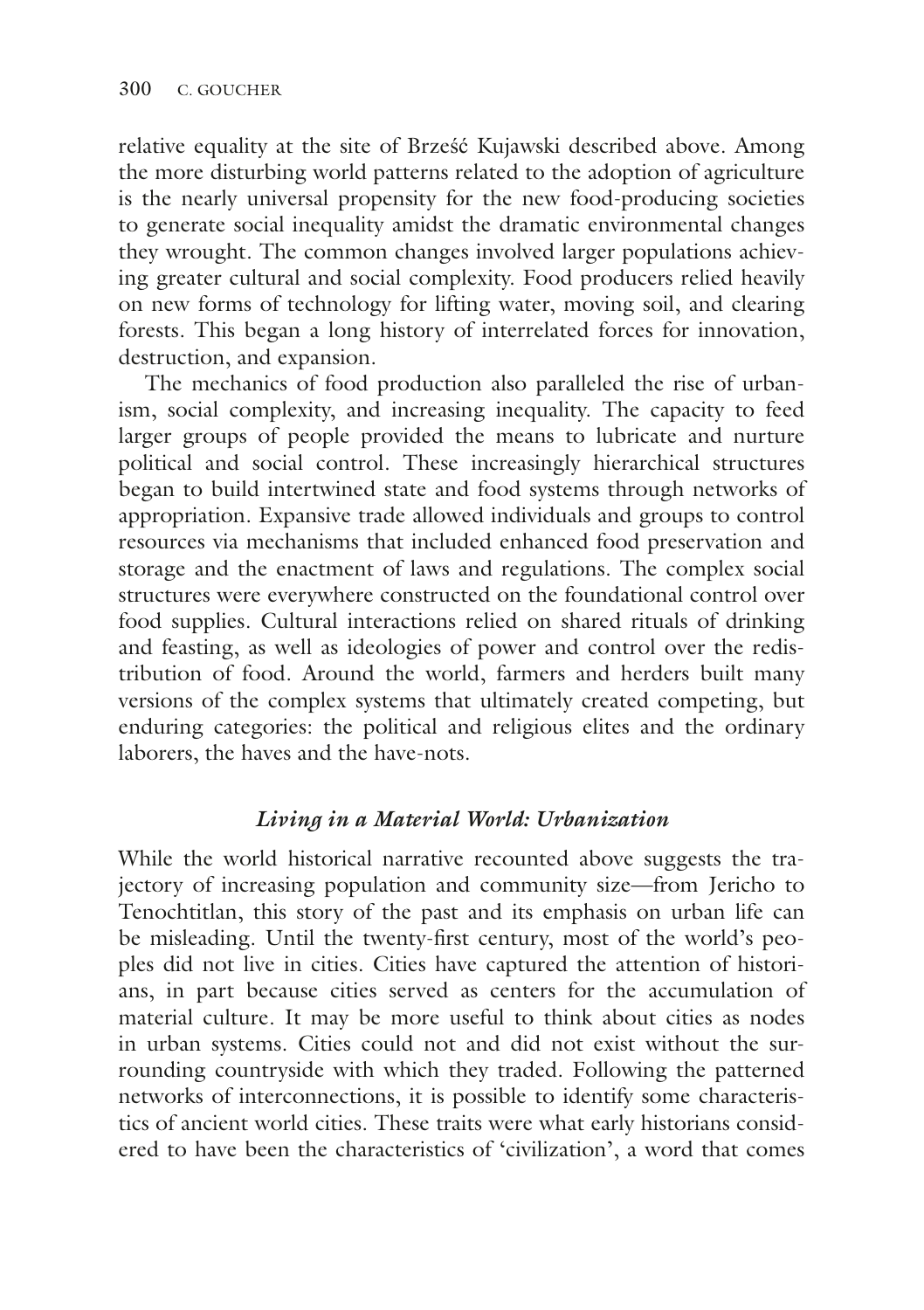from the Latin *civitas* (city). Cities had complex systems of social and political hierarchies (often highly gendered), rituals of public order, governance, taxation or tribute, symbolic communication (often writing or record-keeping), and the market connections to a wider orbit of crafts and industries, including food production and public services. Common beliefs (religion and cultural expression) and common needs (such as defense) brought about the appearance of interdependence and exchange systems, which in turn expanded the scope and importance of the city dwellers. The requirements of urbanization drove the economy and politics of management and control over the larger region belonging to an urban system.

The crowded daily lives of cities resulted from increasing population density. In turn, the management of food and water, not to mention parasites and infectious diseases often meant that most people's lives were unpleasant and short. Cultural elaboration was one response to the environmental and technological changes that accompanied complex urban development. Among the most important of cultural events was the appearance of metallurgy—particularly the smelting of copper and iron and the casting of their alloys to produce the Age of Metals around the world. At the same time, the metal-using cultures were adaptations to their own dynamic environments. Deforested hillsides were the result of expanding extractive industries, including the mining of ores, pottery production, and charcoal making, as well as smelting and blacksmithing activities. Thus the "advance of civilization" should rather be seen through the eyes of the Chinese writer Wang Taiyue, who wrote his "Lament for the Copper-bearing Hills" in response to the human and ecological dimensions of exploitation.<sup>10</sup> Urban life may not have been ubiquitous, but it was infuential.

While some urban communities such as Jericho (which grew into a city between 9000 and 6500 BCE) began as smaller, temporary and commercially focused settlements attracting diverse peoples and goods, other cities, such as Thebes in Upper Egypt (2200 BCE) or Teotihuacán in the Valley of Mexico (100 BCE–750 CE), were ceremonial centers, whose temples and tombs supported artisans and elite cultures. The earliest cities in East Asia were also ceremonial centers directly related to the formation of a dynastic state, the Shang (c. 1600–1945 BCE). The ruler's residence became a sacred city and its palace and storage pits refected the highly stratifed society over which he ruled.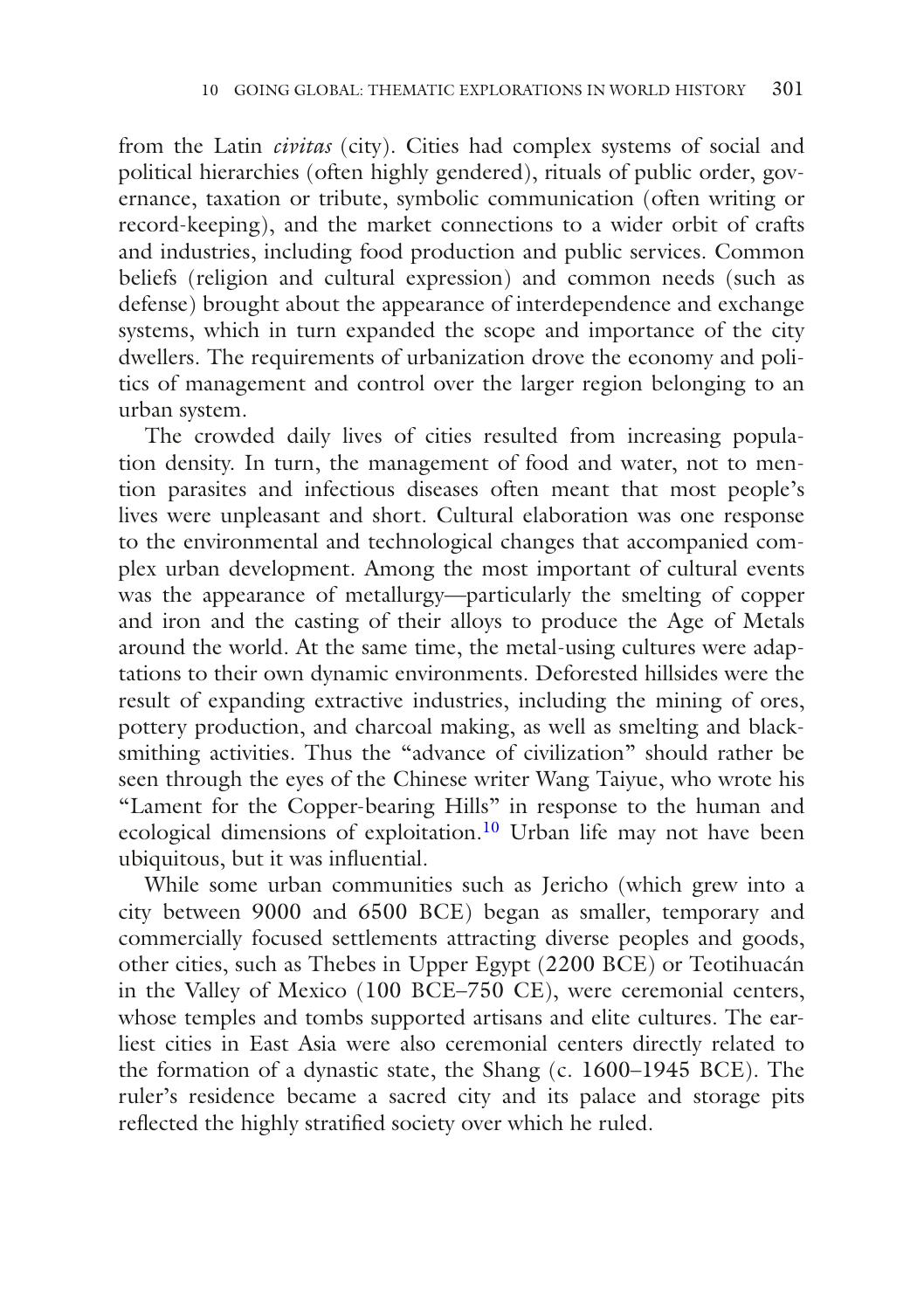Cities sometimes developed into larger state structures that historians have called city-states. City-states were groups of urban communities that banded together for the purposes of trade and defense. They were often united by a common ideology or set of beliefs. Prominent early city-states included the Greek states of Athens, Sparta, Corinth, and others, beginning around the eigth century BCE. The city-states along the East African coast similarly engaged in trade shaped by their coastal geography. They shared a common urban culture and language, Kiswahili, which emerged from cultural interactions between 100 CE and the tenth century CE.

Not all early cities had monumental architecture, such as the Egyptian or Mayan pyramids or temples of ancient Athens and Rome. Called "a city without a citadel" by its excavators, the urban center at Jenne-Jeno (450–1100 CE in Mali, West Africa) was situated at the intersection of major trade routes and varied environmental niches that could be exploited year round.<sup>11</sup> Eventually the mud-walled city attracted the attention of Muslim traders, who sought gold and brought a variety of goods in exchange, as well as a new religion. Living in a material world enabled the past to be communicated across time and space. Despite the continuities afforded by successful cultural adaptations to environment, cities not only fourished, but also declined and disappeared. Among the many reasons for their ebb and flow were the shifting winds of trade, climate, religion and ideas, and confict.

## *Trading and Encountering Beliefs: Between State and Family*

Not only modern world historians have attempted to explain the past. Ancient beliefs in goddesses and gods, spirits, and ancestors were important ways that people tried to make sense of their worldly experience and the larger cosmos. Shared beliefs created the basis for a common identity of community and could sanction political authority. The veneration of urban deities in North Africa (Egypt), East Asia (China), and in Mesoamerica (Teotihuacan and Maya), spread across cultural and geographic boundaries. In Uruk, one of the early urban centers of West Asia, the priest-king was the consort of the city's goddess Inanna in the late 4th millennium BCE.

Other city-states held their own gods or goddesses that could merge and transform over time. The Babylonian ruler Hammurabi (c. 1792– 1750 BCE) claimed that the power of the god Marduk commanded him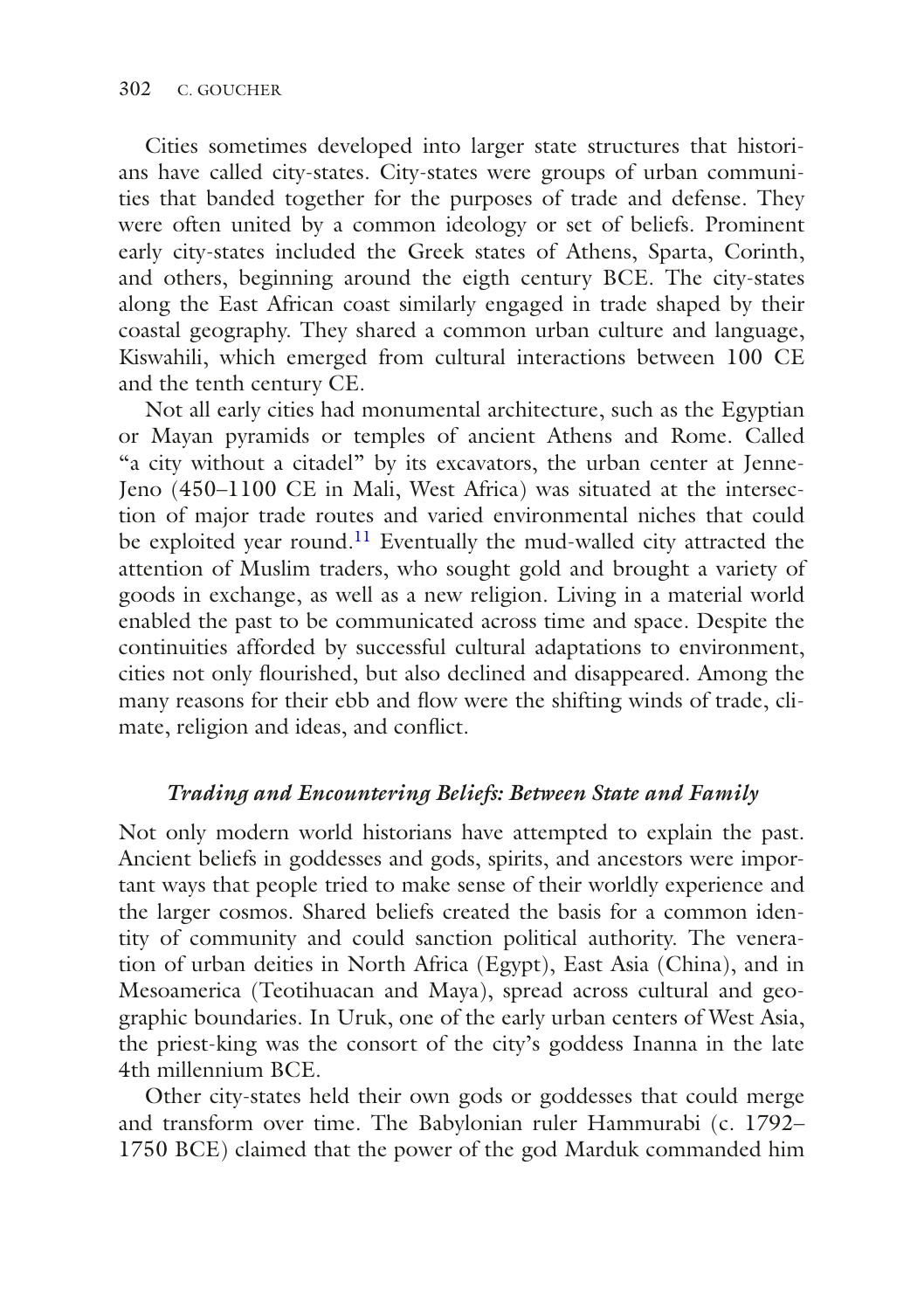to bring justice through his laws known as the Code of Hammurabi. In the Indus Valley (c. 2500–1500 BCE), shared beliefs blended with Indo-European religious culture in the Vedas ('knowledge'), a collection of ritual hymns transmitted orally. Eventually written down, these texts formed the basis for the cosmic sanction of social castes in South Asia. Later texts called the Upanishads were compiled between the seventh and third centuries BCE and questioned the inherited traditions and meaning of human existence. Reformulated, these ideas contributed to the religious traditions later known as Hinduism. In West Asia, the roots of Judaism emerged among semi-pastoral peoples of Mesopotamia moving westward in the 2nd millennium BCE. Known as the Hebrews, their beliefs became a religion based on the idea of one god, a creator and lawgiver.

Three later religions stand out as infuential world religions, meaning that they were carried around the globe by proselytizing or teaching the messages of their beliefs in a variety of cultural settings. Followers of Buddhism, Christianity, and Islam transmitted the teachings of their founders across cultural and geographic boundaries. The man later known as Buddha, Siddhartha Gautama, was born around the sixth century BCE into the Himalayan kingdom's ruling family. Rejecting this wealth, the Buddha ('awakened one') embarked on a personal journey to enlightenment. Emerging in a period of Roman rule in the eastern Mediterranean, Christians believed that Jesus of Nazareth (c. 4 BCE–30 CE) was the Messiah promised in the Hebrew Old Testament. His teachings were carried by personally chosen disciples and later by missionaries. In the seventh century CE, the Prophet Muhammad received revelations from God. These teachings were remembered and recorded in the Qur'an and formed the basis of Islam. In all three religions, missionaries were instrumental in spreading the faith along the trade routes traveled by merchants and pilgrims alike. Islam had no ordained priesthood, leaving it to scholars and judges to invoke religious authority.

The three world religions became intertwined with the rise of political states. After his conversion to Buddhism, the Mauryan ruler Ashoka (304–232 BCE) renounced war and helped spread the doctrines and further political unity in Southeast Asia. The Roman emperor Constantine (272–337 CE) claimed conversion to Christianity and ushered in an era of tolerance for the faith. Within a century after the Prophet Muhammad, an Islamic empire extended from the Iberian Peninsula to northern India. Arab traders moved along the Gold Roads of Africa,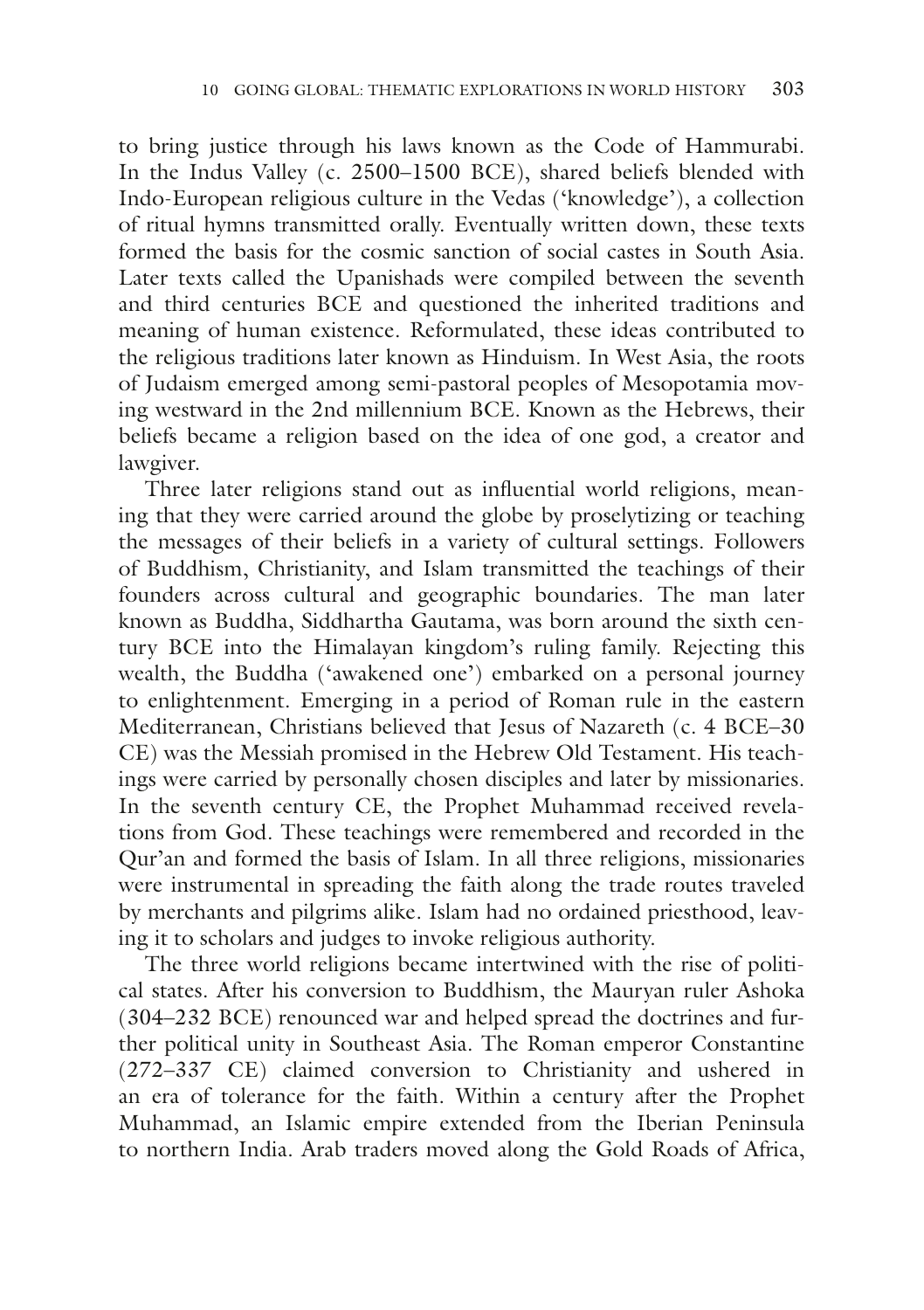down the east African coast, sailed across the Indian Ocean, traveling the Silk Roads through Asia via commerce and conquest. In cities as diverse as Córdoba, in Al-Andalus, Cairo, in Egypt, and Baghdad, the capital of the Abbasid Empire, followers of multiple faiths interacted daily and transcended the worlds into which they were born. The three world religions were well suited for adapting to and assimilating indigenous belief systems, even as they altered the ideals and values of the local communities. Yet the largest contiguous land-based empire in world history, the Mongols (1206–1368 CE) drew on the sanction of the sky god, a principal deity of the Central Asian steppe.

Empires were the largest polities and resulted from the expansion of one state at the expense of another. These largest states became infuential catalysts for furthering the inequality within and the integration of vast territories on land and on water. The unequal distribution of resources and power intensifed with the scale of complexity and size. The maritime and mainland empires of Srivijaya (c. 170–1025 CE) and Khmer (802–1432 CE) gathered wealth and created expressions of collective identity, such as temples and other religious monuments, knitting together local villages and their kin groups. The Incan Empire covered an equally diverse area of more than 2000 miles of South American mountains, basins, and plains to the Pacifc Ocean. Using conquest and cultural memory systems, the Incans made the Sapa Inca a descendant of the sun god. The mummifed bodies of dead kings became tangible links between the living and their pantheon. Again, material wealth gained through conquest, trade, and tribute fed the Incan system of differences.

Regardless of the social or political scale of a given society, the social organization of family and household played a key role in constructing systems of difference, yielding experiences of both cooperation and inequality. Indeed it seems impossible to understand the building blocks of difference and inequality without considering gender. While defnitions of family differed across cultural landscapes and through time, everywhere they comprised the most basic levels of social interactions usually connected by kinship or marriage. In contrast, households were shared residences and sometimes served as economic units.

Family and state sometimes have been closely linked. In China, Confucianism provided the ideology for patriarchy that reached inside the extended family, shaping its ideals. The twelfth-century writer Yuan Cai (c. 1140–95 CE) wrote a book about how to manage a family and household, admonishing that "women should not take part in affairs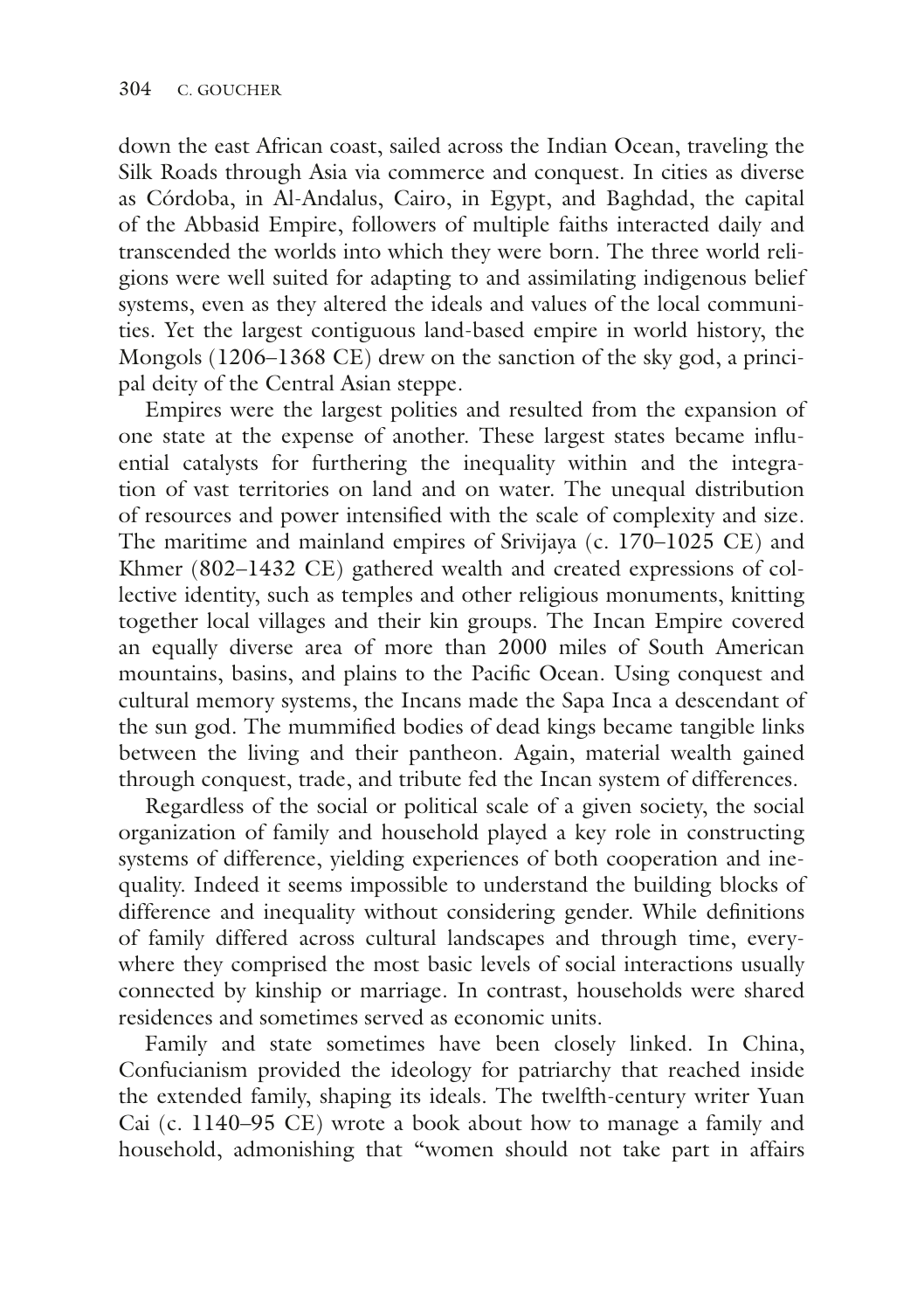outside the home." It seems as if most world historians may have read that book. Typically the interests of world histories have veered towards the political and the powerful, writing women (especially non-elites) out of the picture. Focusing on kinship at least provides an option for the inclusion of women, if only as placeholders in both matrilineal and patrilineal systems in the past and present. The Muslim historian Ibn Khaldun (1332–1406 CE) described the lineage as the primary source of identity and group cohesion, concluding that even the rise and fall of states were dependent on the interplay of lineage and other social factors that constituted increasingly hierarchical societies. In South Asia, where caste distinctions became a hereditary distinction based on occupation and sanctioned by ritual beliefs, the very order of society reinforced political authority and power relations more generally. Kinship bonds, gender identities, caste affliations, and patronage existed within the context of economic systems and they helped create and maintain the structures of inequalities.

## *Ushering in the Modern World*

The expanding trade and exchange networks of the 2nd millennium CE carried much more than goods. Ideas, beliefs, diseases, and other silent travelers were transported globally. The era of enhanced mobility benefted from technological innovations—from maritime tools to land-based manufacturing. In turn, these transformations ushered in revolution after revolution and created what historians have termed 'modernity'. There were world travelers before 1492. Merchants along the Silk Roads connected China and the Roman Empire from the time of the Han (fourth to frst centuries BCE). Countless Mayans carried turquoise and parrot feathers between the Anasazi in the southwest corner of North America and the Valley of Mexico beginning in the eigth century CE. Ibn Battuta (1304–1377), who was born in North Africa, traveled even farther than the legendary Marco Polo, clocking about 75,000 miles along the gold roads of West Africa and far beyond. The expeditions of the Chinese admiral Zheng He (1371–c. 1433) reached Southeast Asia, Arabia, and East Africa. It should not be surprising that the cultural, commercial, scientifc, industrial, and political revolutions of the following centuries were global in nature, as were their signifcant outcomes.

Cultural encounters were often at the heart of the dramatic changes in social and economic spheres. The scientifc revolution (after c. 1500)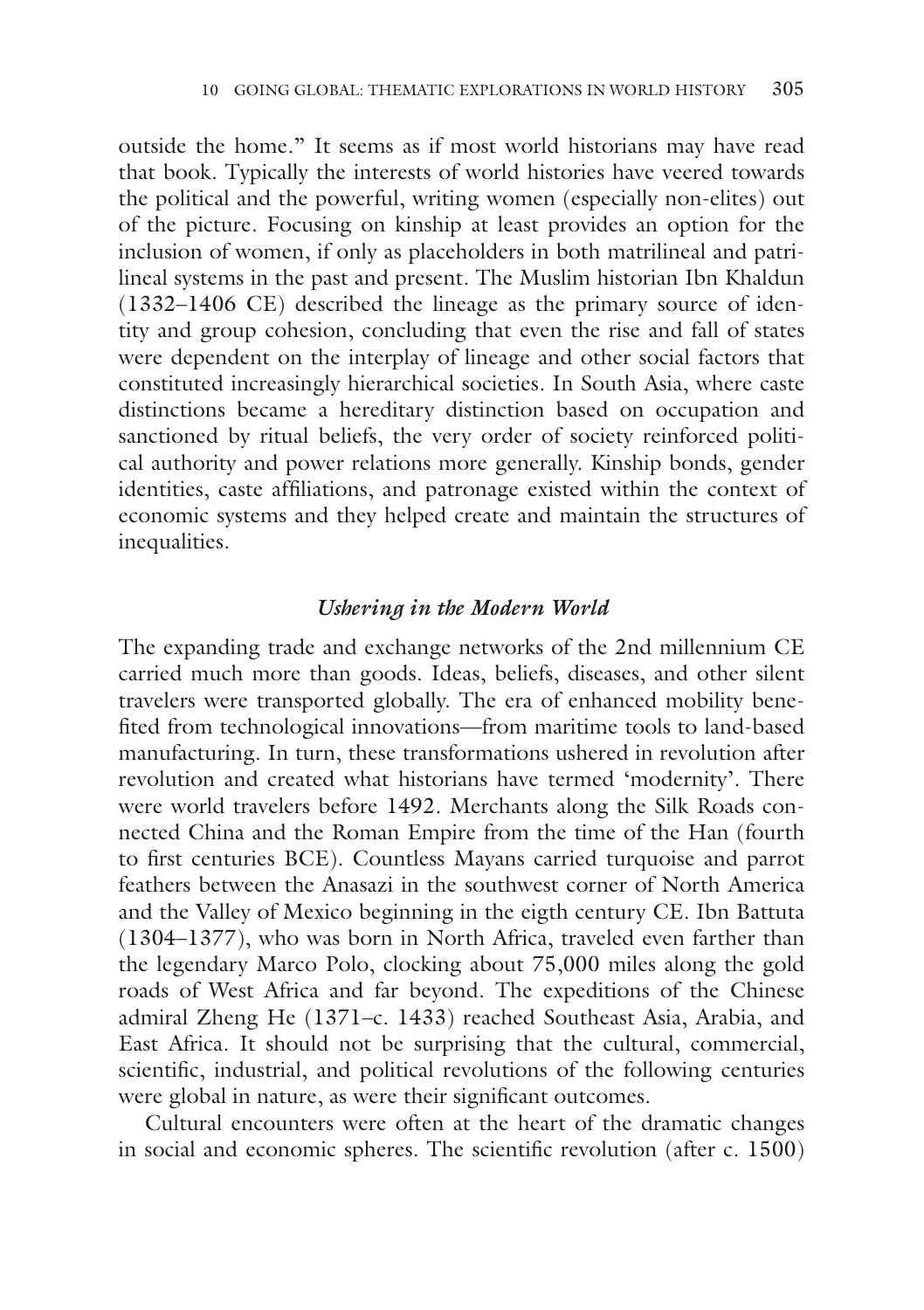was based on the revitalization of intellectual traditions from the Mediterranean, the interaction and synthesis of Arab, Asian, and European knowledge, and the challenging of authority and questioning of inherited concepts for understanding the natural world and the larger cosmos. European and Muslim scholars synthesized mathematics and scientifc ideas. Ming China, Tokugawa Japan, Islamic Southeast Asia and Enlightenment Europe were four places where reformations and revitalization occurred, altering the values and functioning of all levels of society, from religion to commerce. Traditions and their transformations characterized the encounters that swept every continent. In the Americas, the Quechua nobleman and world historian Felipe Guaman Poma de Ayala (c. 1535–1615) chronicled the conquest of Peru, simultaneously denouncing the ill treatment of his people by the Spanish colonizers and reworking their history into an Incan-centered Biblical historical calendar. Similarly, the seventeenth-century Akan weavers of the Gold Coast (today's Ghana) systematically unraveled the threads of imported silk and rewove them into the traditional patterns known as *kente*, selectively giving them local meaning.

No world history of modernity would be complete without a discussion of the rise of capitalism. The integration of a global economy was also the intersection or critical juncture of very different economic systems. One component developed historically from the China-centered thirteenth century world system and the other was European-dominated (what scholars once called the 'rise of the West') commercial growth and maritime expansion of the late ffteenth and early sixteenth century. Europe's shared political culture had emerged between the twelfth and ffteenth centuries in commercial cities. In China, an earlier commercial revolution resulted in expanded trade and the knitting together of extensive networks of cultural and economic signifcance using a monetized system, banking and credit institutions, and metal and paper currency. European maritime expansion converged with an ability to meet China's demand for silver bullion from ores mined in Mexico and South America. Thus the global connections after 1492 (especially those forged from the gold trade and silver trade) became the foundation of a world economy that saw the rise of mercantilism and a commercial revolution that left Europe in the driver's seat. The dramatic shifts in power resulted in an era dominated by Europe, with repercussions for colonizing nearly every part of the globe.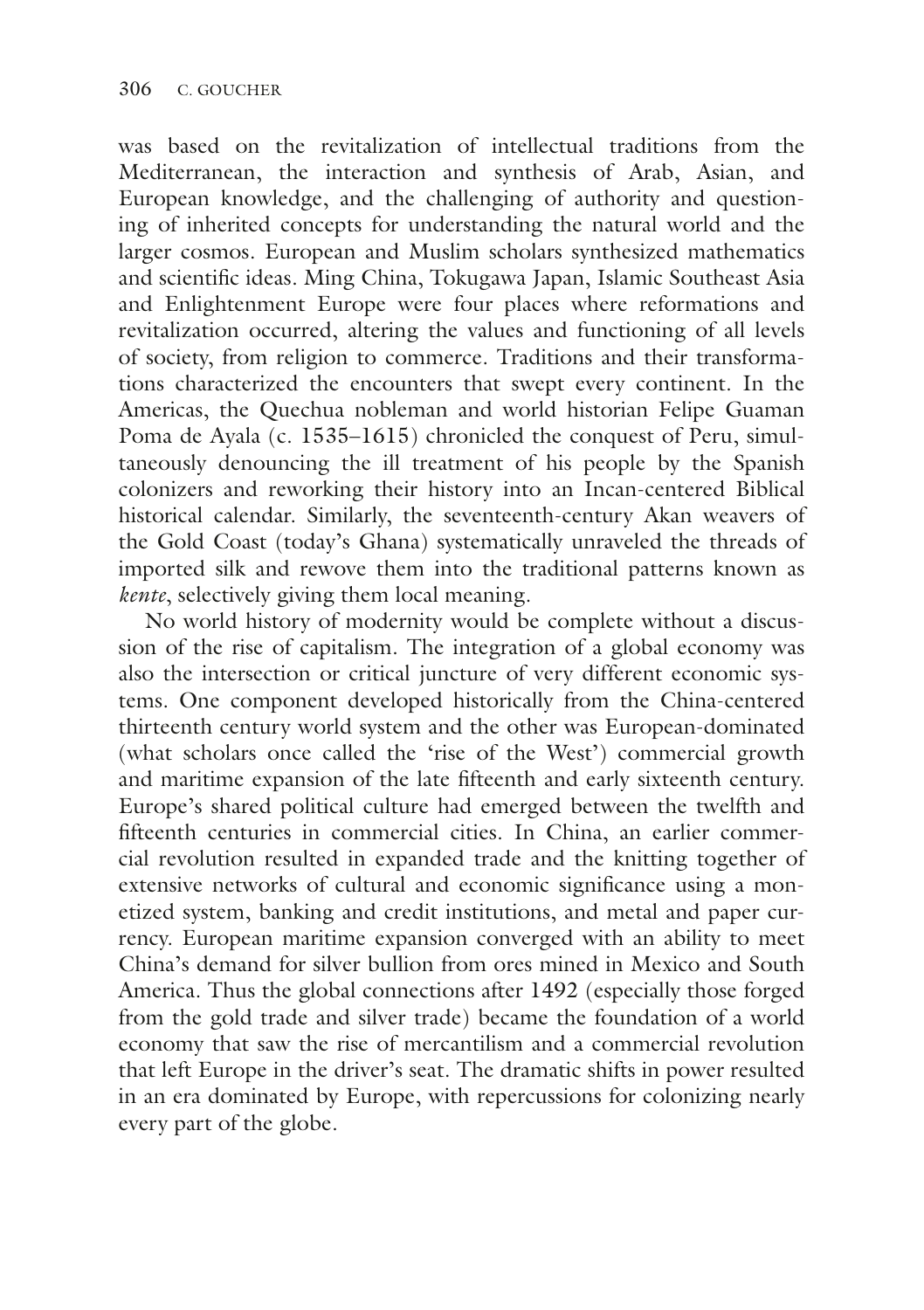The industrial revolutions (after about 1760) also occurred on every continent. Again, China had succeeded frst in creating mining and manufacturing systems that relied on entrepreneurial investments across a broad range of enterprises as early as the twelfth century CE. Later European industrialization relied on the investment of profts gleaned from a worldwide trade in enslaved labor and the extraction of key resources from tropical regions, eventually from the rubber plantations of Brazil, Vietnam, and the Congo to the palm oil farms of West Africa and Indonesia. Not only were the inputs to the industrial revolutions global, but also the technological innovations further globalized the networks of transportation, communication, and exchange. Steam power and railroads, telegraph, refrigeration, and steamships quickened the pace of change. In particular, the use of fossil fuels harnessed energy from coal and began to irrevocably alter the planet's environment and peoples. Manufacturing industries changed the nature of gender, class, and other social experiences, literally transforming the patterns of interaction and increasing the frenzy of urban migration. Production relied on delivery to global markets of consumption, further intertwining the destinies of disparate parts of the world and fostering even greater inequities.

Many of the technological innovations were used as tools of empire and nation building. They served to integrate the economies of the state into a global network of enterprise and proft. The seventeenth-century trading companies such as the East India Company were early versions of multinational corporations. Their successful exploitation of capital and labor depended on access to resources on a global scale. European military power was reinforced by technological advantages, especially gunpowder weaponry. The acceleration of the processes of transformation extended the tentacles of progress and power to every corner of the globe. In this way, both the distribution of costs and the exclusive control over profts further exacerbated global economic inequalities.

Political revolutions ushered in the emergence of the modern nation state, frst in the Atlantic world, in North America, France, and Haiti, and eventually across other parts of Afro-Eurasia and the Americas. Not only technologies were enlisted to enhance the imperial gains; ideas also became driving forces for the dramatic political changes beginning in the seventeenth and eighteenth centuries. Eventually the new imperialism was accompanied by new nationalisms based on ideas of popular political sovereignty and inalienable rights, with democratic movements appearing on every continent. These were not the only infuential ideas to travel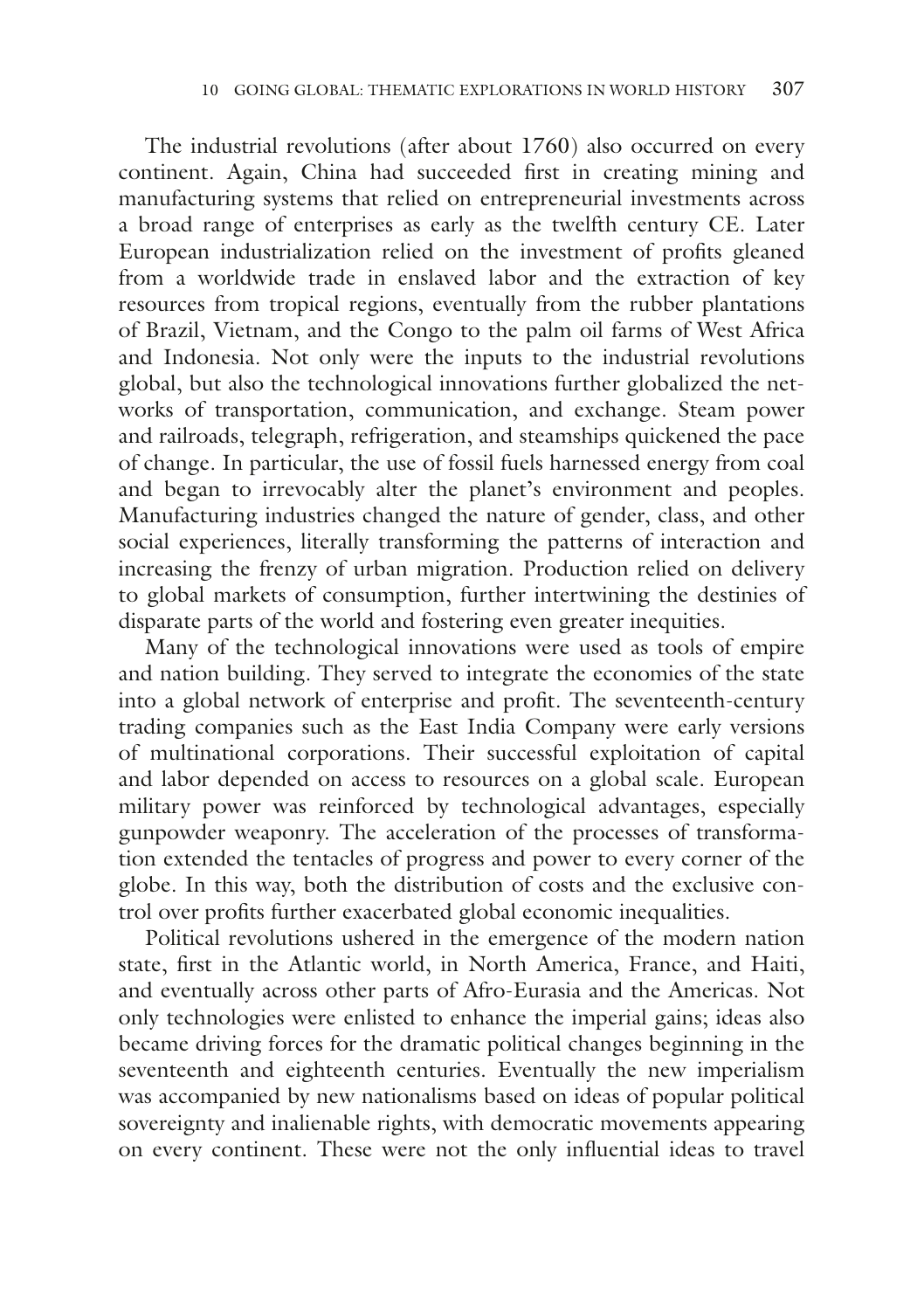around the world. In the nineteenth and twentieth centuries, social Darwinism and pseudoscientifc concepts justifed the rampant global racism and exploitation inherent in the creation of colonial victories and regimes of European hegemony.

Colonialism meant the subjugation of one people to another by occupying territory and imposing laws, culture, political order, and economic controls. The etymology of the word comes from the Latin *colonus*, meaning 'farmer'. This reminds us of the importance of settlements in implementing colonial rule. The transfer of settlers to new territories furthered the integration of world peoples, uniting their modes of production and even their diets. Colonial empires also operated by maintaining differences and fundamental inequalities. The impact of colonialism was mutual, changing both the colonizer and the colonized. Between the Treaty of Tordesillas (1494) and the Berlin Conference (1884–1885), Europeans envisioned the possibility of hegemonic control and they divided the world's territories among themselves, using the tools of empire to initiate and maintain colonies.

The European domination of world economy, people, and land (by 1914, roughly 88% of the planet) had created a confdence and unwarranted faith in 'progress and reason', but its structure of imperial controls was relatively short lived. At its heart were concepts of ecological imperialism, limited only by the fragility of the planet's flora and fauna, air and light. Mapping the world may have created the myth of control, as did the tendency to rewrite the past of peoples considered 'without history'. Despite some collaboration and alliance with the colonizers, the colonized mounted armed resistance in Africa, Asia, and Latin America. Resistance on multiple scales, including family, village, and pan- and cross-continental movements, eventually led to the decolonization of continents and the creation of newly independent nation-states. The entanglements of social, cultural, and economic webs seemed next to impossible to erase. The new states often inherited local systems of violence, corruption, ties of dependency, exploitative systems that continued to rape and pillage peoples and lands. Europeans were not the only world peoples to colonize parts of the globe. Japan, the United States, and the Ottomans furthered their imperial missions in the nineteenth and twentieth centuries. The global competition for empire created both economic and military ambitions that eventually erupted in world wars. In the post-war era, the empires were dismantled and the processes of decolonization exacerbated new nationalisms within old spheres of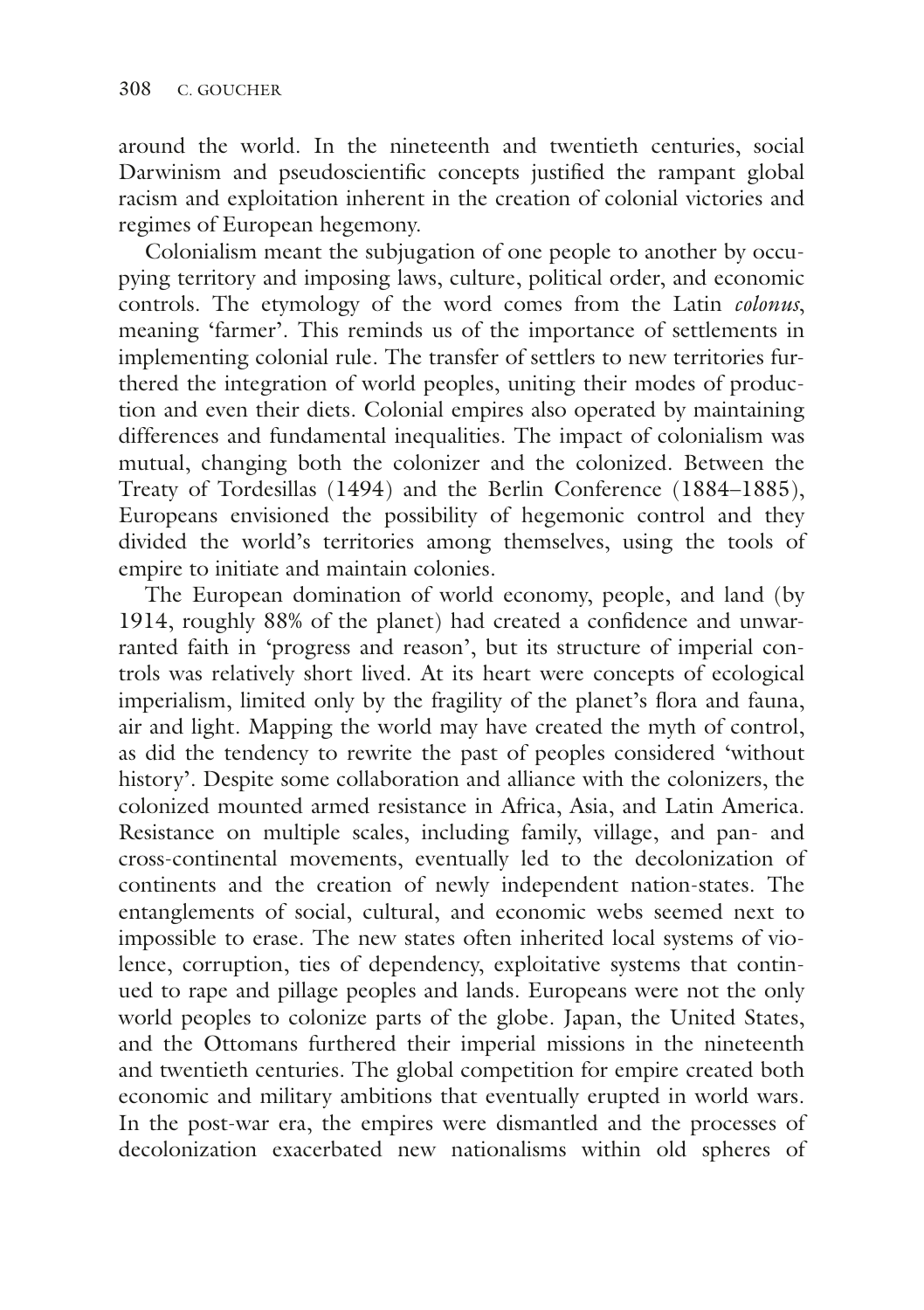infuence. The former colonies were left to manage massive debts, with little hope of education or health care receiving adequate state support. Yet the growing gaps in the world economy in other ways seemed not to recognize the new national boundaries.

# *Finding Crucibles of Modernity: The Caribbean Example*

It is possible to fnd the crucibles of modernity in all corners of the globe, from Amsterdam to Zanzibar, from Singapore to Potosi. The Caribbean region serves this essay as merely one example of the processes of global transformation outlined here. Indigenous peoples in the Americas became the Caribbean region's frst migrants, peopling most of the islands at least 5000 years before the Europeans. They brought foodways and foods from the Americas and exploited local resources with sophisticated and sustainable cultural systems. However, the arrival of Columbus in 1492 and subsequent European voyages set in motion a process of genocide and destruction that decimated these First Peoples and much of the local environment. Relatively few people survived and those who did interacted with enslaved Africans, sharing indigenous knowledge of local agriculture, aquaculture, hunting, and foraging. Enslaved and coerced labor (including European indentured labor and prisoners of war, but mostly from sub-Saharan Africa and South and East Asia) supported plantation systems developed under colonial regimes. Sugar, mining, and ranching were the most proftable.

The historian Walter Rodney called this process of intertwined labor and exploitation "how Europe underdeveloped Africa" and other parts of the world. On a typical eighteenth-century Caribbean island, enslaved Africans and African-Caribbean descendants outnumbered white Europeans by a ratio of 13 to 1. Thus, the crucible of modernity began as the set of cultural encounters created by Europe's maritime expansion, mercantilism, and imperial ambition. The crucible's ingredients came from an intersection of peoples from Africa, Europe, Asia, and the Americas. European settlers included voluntary and involuntary laborers, prisoners of war, and indentured servants. Indentured Asians from South Asia and China replaced enslaved African labor after the abolition of slavery. Violence and oppression, racism and resistance, extensive global trade, and profound inequality all tempered the contents of this crucible.

The demographic changes wrought by migration to and from the Caribbean characterized the post-Columbian era. Plantations were nodes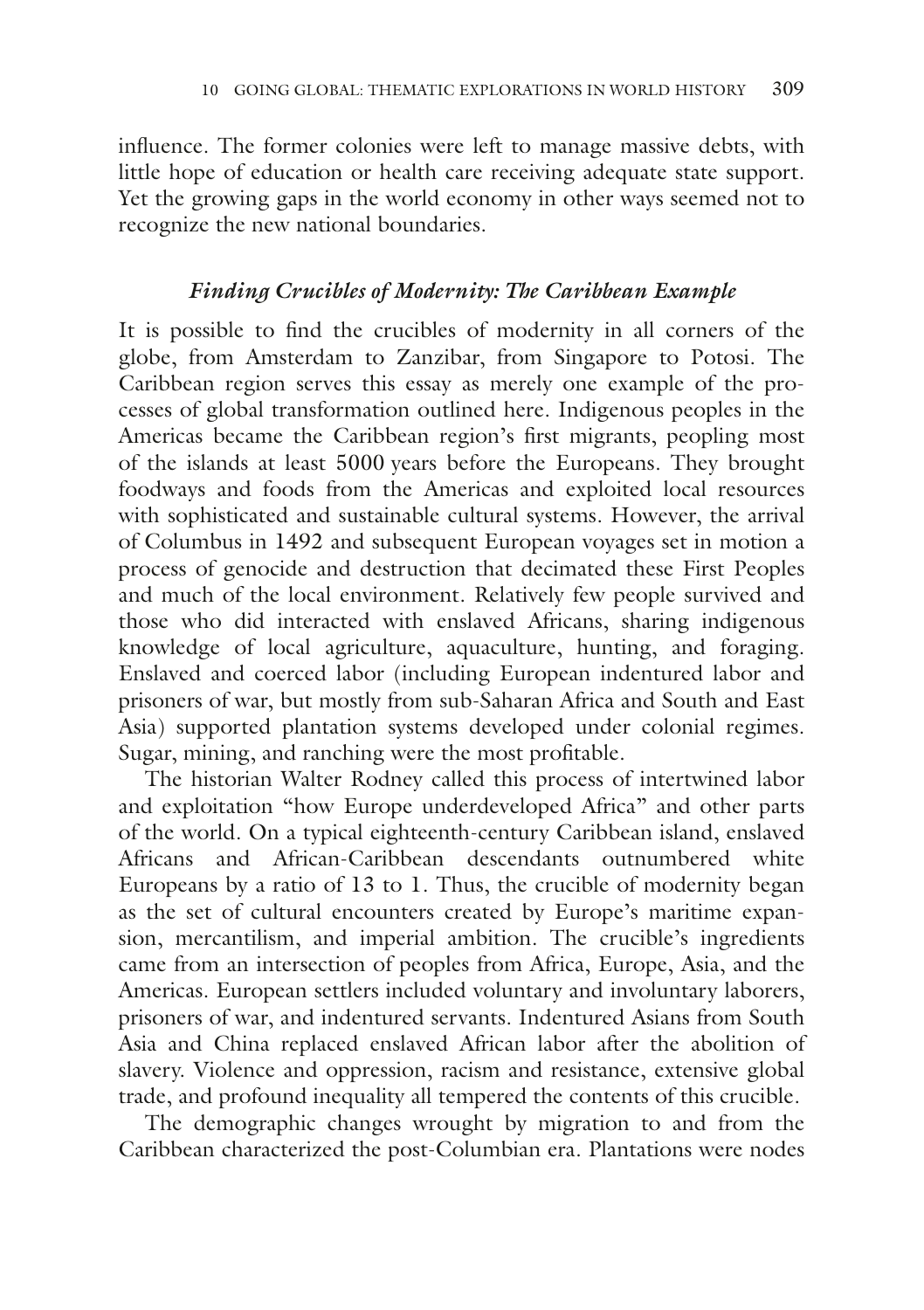in a global exchange of labor, raw products, manufactured goods, and cultural strategies for exploitation and survival. Perhaps not surprisingly, the viability of African values, languages, foodways, knowledge, beliefs, and skills endured as adaptations and syncretic survivals. The favors of African cooks and the rhythms of African drums won out over European counterparts. Even early attempts at local industrialization relied on the technology of African metallurgists, until the imperial masters imposed restrictions on local production in order to create markets for imported goods from their metropole. Resistance rang out as maroons (the escaped Africans) won wars and made treaties, and Rastafarians and Hindus, vodunists and others reinvented and asserted their religions far from their homelands. The commonalities of experiencing migration, slavery, and colonialism helped created a Caribbean cultural and even economic region. Webs of relationships among the colonies were just as infuential as the relationships between the colonies and their metropoles. The Caribbean was seemingly fractured by the multiplicity of national identities, yet its cultures remained infuential on a global scale. In this way, the interdependencies and identities of this and other world regions were solidifed during the colonial era and long afterwards. Today, China makes inroads into reaches of the former colonized world, from Guyana to Ghana. The neo-colonial experiences have suggested to some scholars that the decolonization of the mind and the unraveling of the era's economic patterns of interaction would long outlive the structural reality of any single imperial project.

## *Contributing to Uncertain Futures*

By the beginning of the twenty-frst century, the forces of industrialization, migration, and population growth fnally resulted in the majority of humans in the world living as residents inside cities. Urban centers increasingly shared common cultural elements, including the expectation of commercial abundance (plus basic shelter, food, and water), improved sanitation, available transportation hubs, sophisticated global cultural performances, and functioning communication networks. Yet between 1900 and 2000, global warfare, genocide, disease, pollution, nuclear weapons, and global warming also contributed to the disillusionment and destabilization of these highly urbanized world societies. The common elements were not always in alignment and poverty and suffering increased during the twentieth century.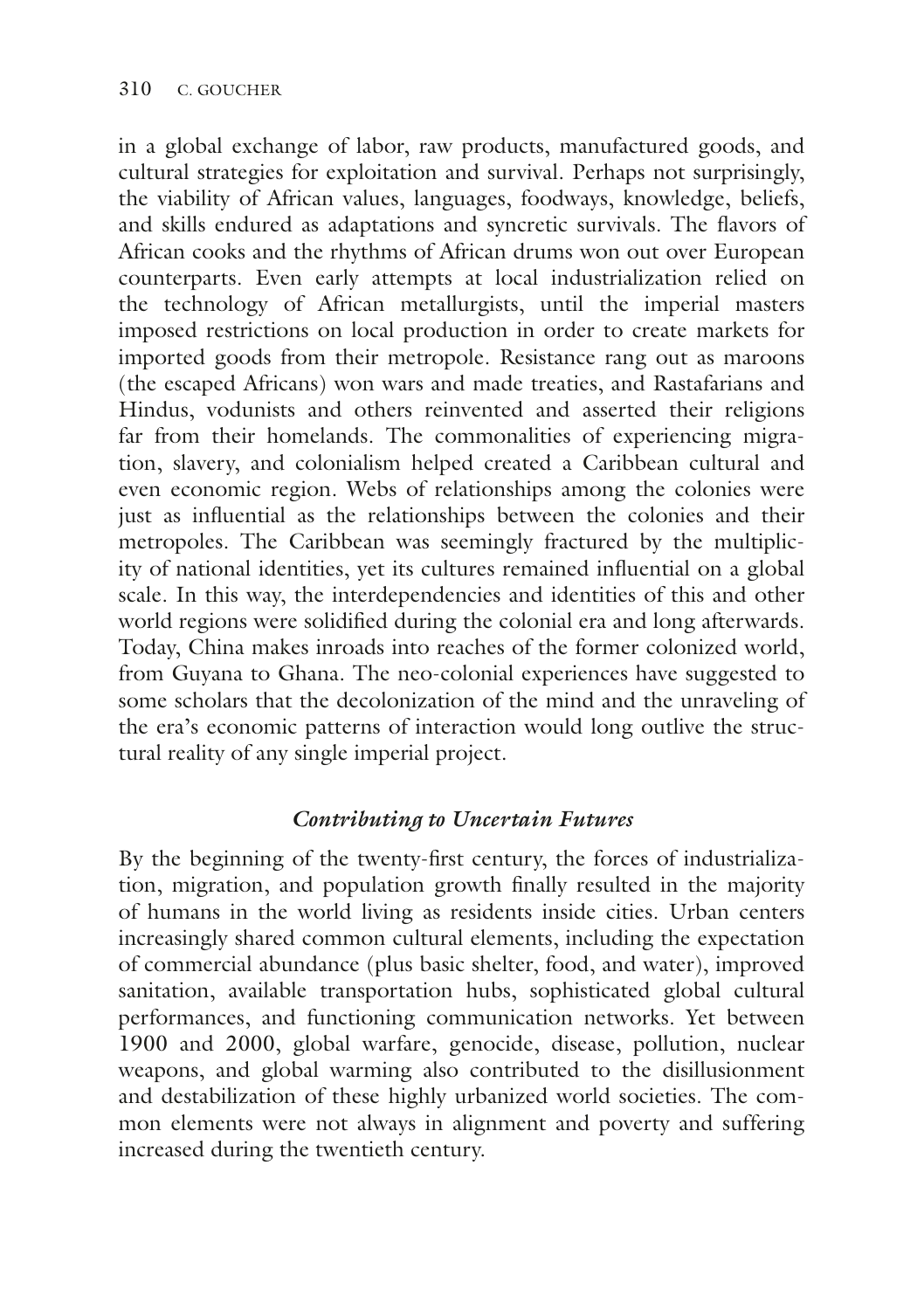Both world wars began in Europe but quickly engulfed the global community, including European colonies and other countries in Africa, Asia, and the Americas. They were industrial wars revealing how extensively military production could command the resources of the state. Confict and disorder didn't end with the post-war treaties or the redistribution of territorial claims among victors and losers. Whether facing a Cold War era of competition between the United States and Soviet Union or terrorism in the post-9/11 era, societies were forced to accept confict and violence as inevitable consequences of globalization, as evidenced in the ways that they permeated the global economy, increased the fow of refugees, created crises of national security and global human values, and exacerbated poverty and instability on a global scale.

Colonization, wars, and injustice also fostered international networks of resistance and inspired revolutionary struggles, including a number of social movements in which participants fought for and exercised their democratic rights. Pacifsts opposed the barbaric nature of warfare that also integrated the world in the twentieth century. The League of Nations and later United Nations were formed to guarantee peace and "make the world safe for democracy." The solidarity of labor activists played a role in creating improvements in working conditions and limiting the power of large multinational cartels, as well as occasionally providing support for political activities, such as in the Spanish Civil War that reached across the Atlantic to Latin America and the Caribbean. In addition, women suffragettes around the world fought for the right to vote. Decolonization in the twentieth century similarly took place amidst struggles for "better conditions, peace, and liberty."<sup>12</sup> The Civil Rights Movement (1954–1971) sought racial equality in the United States, where another half a century have not erased the disparities of a oncefourishing slave society. The recognition of pan-African connections inspired Martin Luther King, Jr. in the United States, Kwame Nkrumah in Ghana, and Nelson Mandela in South Africa in their own struggles for independence and justice, although continents apart.

Globalization has led to economic gain for some and increased global poverty and inequality for others. The widening gap between the wealthy and the poor has resulted in 1% of the world's population owning more wealth than the remaining 99%. Not surprisingly, globalization's circle of discontent has also widened. Globalization is blamed for rampant environmental crises and their intractability. Demonstrations against powerful institutions such as the World Trade Organization (WTO) express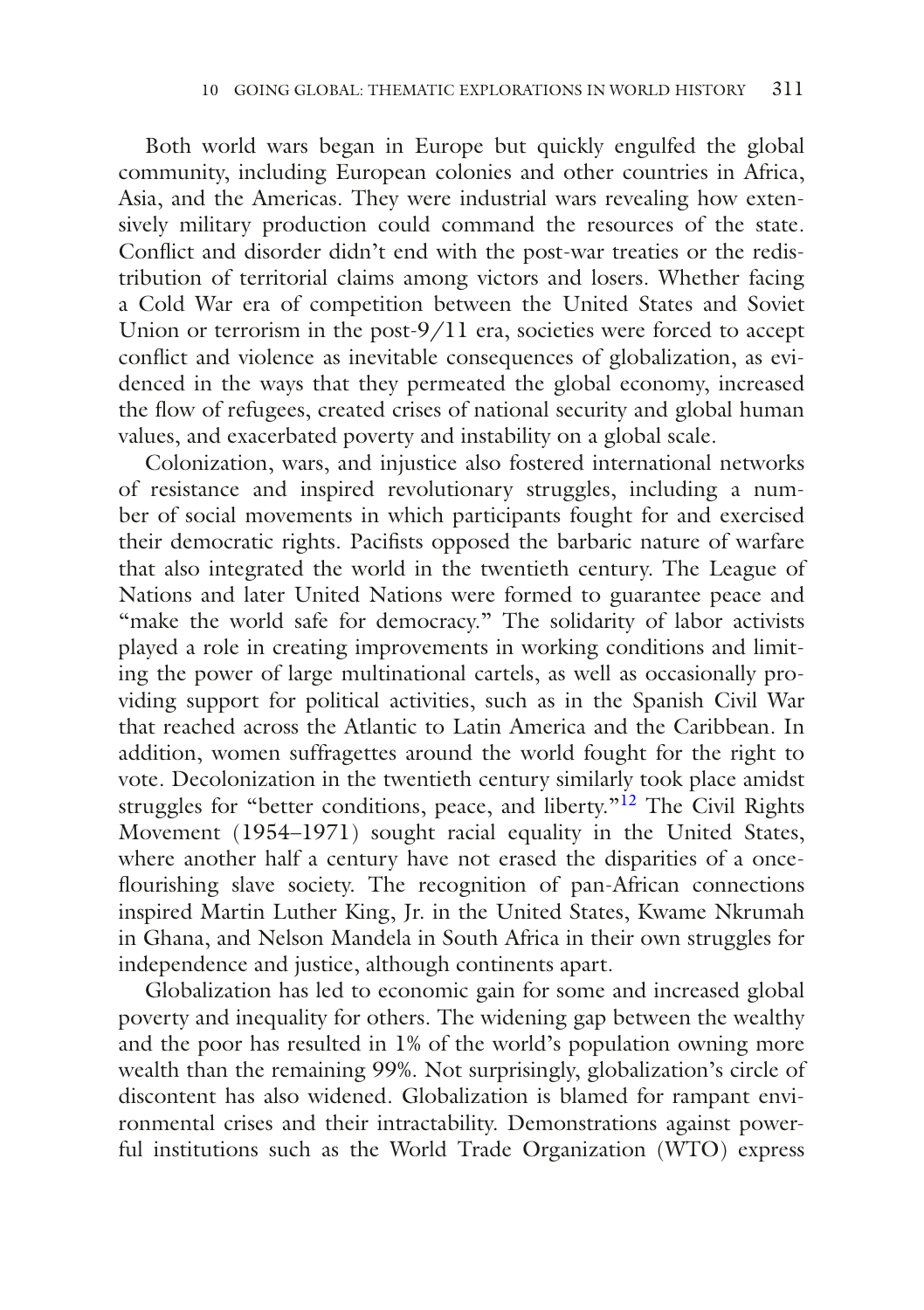popular outrage over policy deliberations in which the global poor have no voice.

Modern globalization has also meant the continuing reduction in the distances that separate people and places, thanks to super jets and digital innovations. Despite the fears of homogenization of world cultures, the modern world also has accentuated differences. Transportation and communication technologies have allowed more and faster connections between parts of the globe, resulting in pathways of integration and difference undreamed of two centuries ago. Population movements between the 1840s and 1940s constituted multiple flows of migrants to world regions that together witnessed the largest era of migration in world history. Families and identity, religious, ethnic, and racial categories, as well as globally shared cultural norms have shifted in response to the enhanced global connections.

Among the more powerful signs of global cultural transformations are shared technologies in the digital age, the embrace of common sports, and world arts, including literature and music. Digital media and information now function in multiple cultural contexts. Global changes in social networking and knowledge and information transfers include the speed, scale, and cost of connections worldwide. In the case of soccer, the most widely viewed televised sport, the global game has undergone changes that refect the growth of nationalism and increasing commercialization. From villagers kicking a pig's bladder around to the frst soccer clubs of the nineteenth century, soccer fourished as a way to express the confict and rivalry of the wider world. International games, which relied on international agreements over codes and rules, sometimes pitted colonizer against the colonized. More than one billion people watched the FIFA World Cup 2014 tournament's fnal match on television.

Books, art, and music have also traveled the world's trading and exchange networks. Manuscripts and books were the most valuable items of exchange in the trans-Saharan trade of the ffteenth century, reaching the libraries of Timbuktu's elite collectors and scholars after long and dusty journeys from Cairo and more distant reaches of Eurasia. Garden arts symbolize the movements of plants and designers in cultivated landscapes both urban and rural. The gardens of Al-Andalus (tenth–ffteenth centuries CE) brought multiple traditions together, as did the Chinese royal and scholarly styles of gardens. Global gardens, such as those at Kew, England, or the Imperial Summer Palace gardens in Beijing, were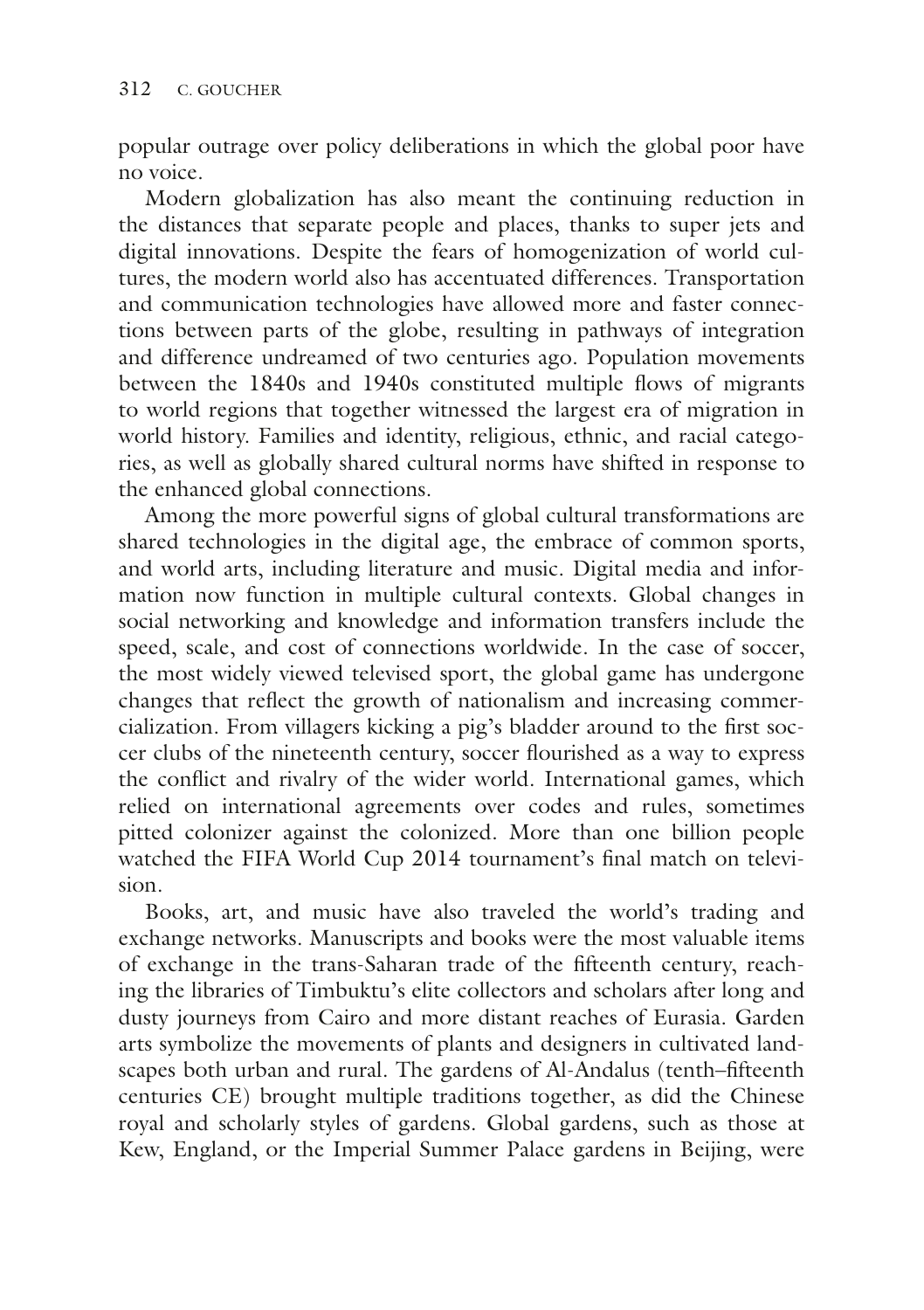collecting points for the ostentatious display of knowledge and power acquired from afar and exerted over the natural world after 1500 CE.

Over the same centuries, music also traveled with people, merchants and missionaries, settlers and the enslaved. African immigrants brought their traditional instruments and rhythms to the Americas, ultimately creating the art form known as 'jazz'. In the nineteenth century, German immigrants brought musical traditions and the powerful infuence of the symphony to other parts of the world, including the Americas. Since the electrifcation of music, live and recorded songs of protest and songs of celebration have joined the global age in expressing the characteristics of shared modernity that abound. In this way, the technology and cultures of globalization combine and re-combine to preserve heritage and encourage innovation in order to keep cultures dynamic and alive.

#### CONCLUSION

Themes in world history have demonstrated that both continuity and transformation are unique to the human experience and its consequences for a livable planet. From the moment that hominins stepped onto the evolutionary pathway of becoming anatomically modern humans, their cultural adaptations began to alter their surroundings through the dynamic relationships with planet Earth's environments. Through key 'events' such as cooking and producing food (controlling and using fre and embarking on agriculture), our technological innovations have exerted ever-more powerful changes over the environment and in other species.

Exploring the key themes in human history provides us with understandings that can shape our future. While supporting tremendous population growth, transformations in scale have also served to challenge the range of human responses. Thus far, the cultural, social, and political solutions have wrought ever-increasing levels of complexity and greater inequality. From our position in the twenty-frst century, world historians may question how we might measure the ultimate success or failure of these responses. Human mobility and adaptability have characterized the planet's history for hundreds of thousands of years. From the hominin journeys within and out of Africa to the multiple diaspora of refugees of the twenty-frst century, the ultimate meanings of movement and mobility have remained unaltered. Shaping both the dangers and opportunities and encompassing both the differences and commonalities of the human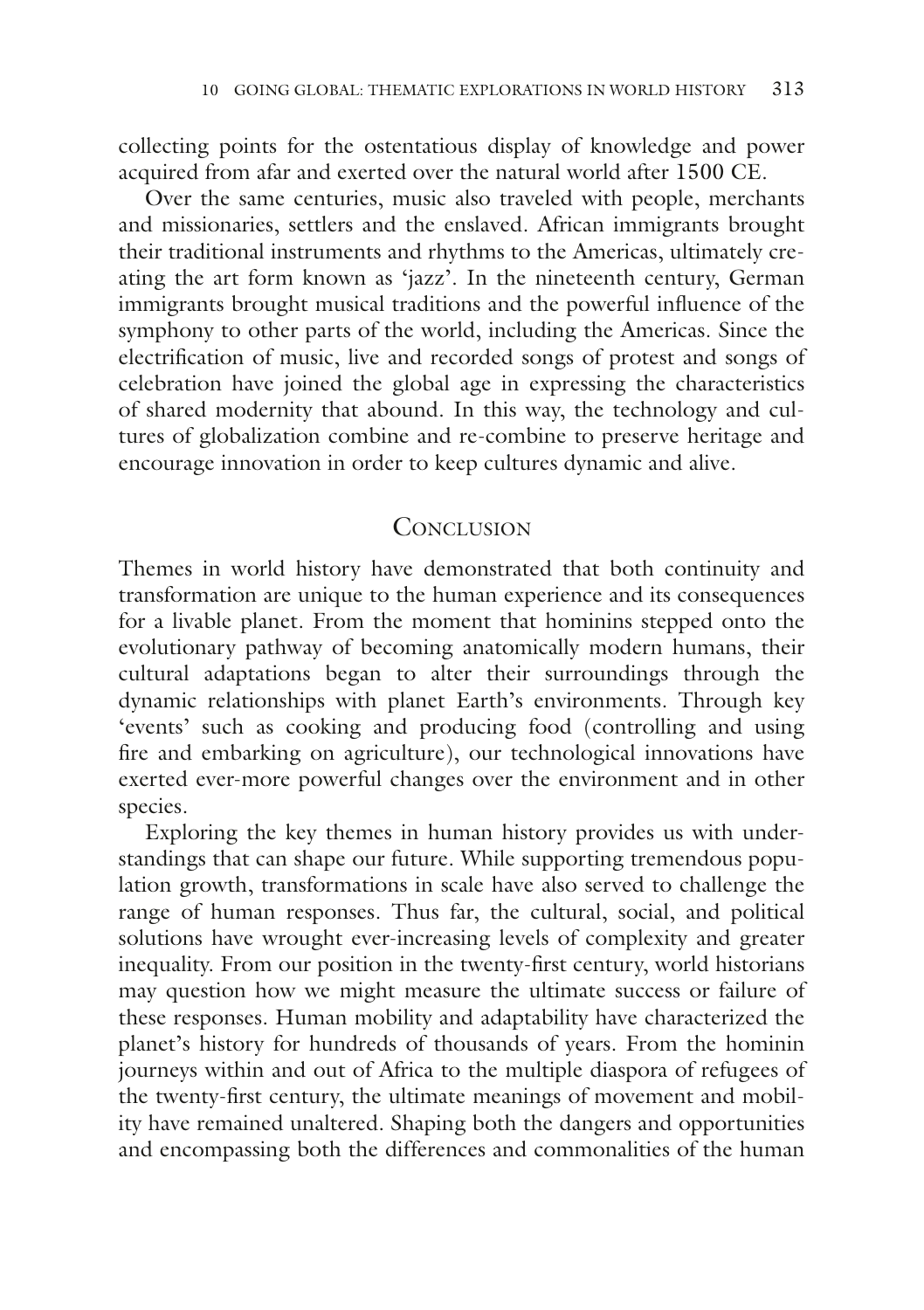experience, the shared human journeys comprise a narrative of the past that world historians owe to future generations.

# <span id="page-23-0"></span>**NOTES**

- 1. See Candice Goucher, Charles LeGuin, and Linda Walton, *In the Balance: Themes in Global History* (Boston, MA: McGraw-Hill, 1998); the multimedia project, including 26 videos and interactive website: Candice Goucher and Linda Walton (co-lead scholars), *Bridging World History* (Annenberg and Corporation for Public Broadcasting, 2004) at [https://](https://www.learner.org/courses/worldhistory/) [www.learner.org/courses/worldhistory/](https://www.learner.org/courses/worldhistory/); and more recently, Candice Goucher and Linda Walton, *World History: Journeys from Past to Present* 2 vols (London and New York: Routledge, [2008] 2013).
- 2. Candice Goucher and Linda Walton, "What is World History," *Bridging World History* website (Annenberg/Corporation for Public Broadcasting, 2004). Accessed 7/24/2015: [https://www.learner.org/courses/worl](https://www.learner.org/courses/worldhistory/whatis.html)[dhistory/whatis.html.](https://www.learner.org/courses/worldhistory/whatis.html)
- 3. Richard Wrangham, *Catching Fire: How Cooking Made Us Human* (New York: Basic Books, 2009), and quoted in Dwight Garner, "Why Are Humans Different From All Other Apes? It's the Cooking, Stupid," *The New York Times,* May 26, 2009. Accessed 7/17/2015: [http://www.](http://www.nytimes.com/2009/05/27/books/27garn.html%3fpagewanted%3dall%26_r%3d0) [nytimes.com/2009/05/27/books/27garn.html?pagewanted](http://www.nytimes.com/2009/05/27/books/27garn.html%3fpagewanted%3dall%26_r%3d0)=all&\_r=0
- 4. See Kristen J. Gremillion, *Ancestral Appetites: Food in Prehistory* (Cambridge: Cambridge University Press, 2011).
- 5. See more about the regions and their case studies in Graeme Barker and Candice Goucher, *The Cambridge World History (Volume II): A World With Agriculture, 12,000 BCE*–*500 CE* (Cambridge: Cambridge University Press, 2015).
- 6. The following section frst appeared in an article by the author "The World on a Plate: A guide to consuming food in world history," in *World History Connected*, 2015.
- 7. Alasdair Whittle, "Early Agricultural Society in Europe," in Graeme Barker and Candice Goucher, *The Cambridge World History (Volume II): A World With Agriculture, 12,000 BCE*–*500 CE* (Cambridge: Cambridge University Press, 2015), pp. 555–588.
- 8. Kevin C. MacDonald, "The Tichitt Tradition in the West African Sahel," in Graeme Barker and Candice Goucher, *The Cambridge World History (Volume II): A World With Agriculture, 12,000 BCE*–*500 CE* (Cambridge: Cambridge University Press, 2015), pp. 499–513.
- 9. Tim Denham, "Swamp cultivators at Kuk, New Guinea: Early agriculture in the highlands of New Guinea," in Graeme Barker and Candice Goucher, *The Cambridge World History (Volume II): A World With*